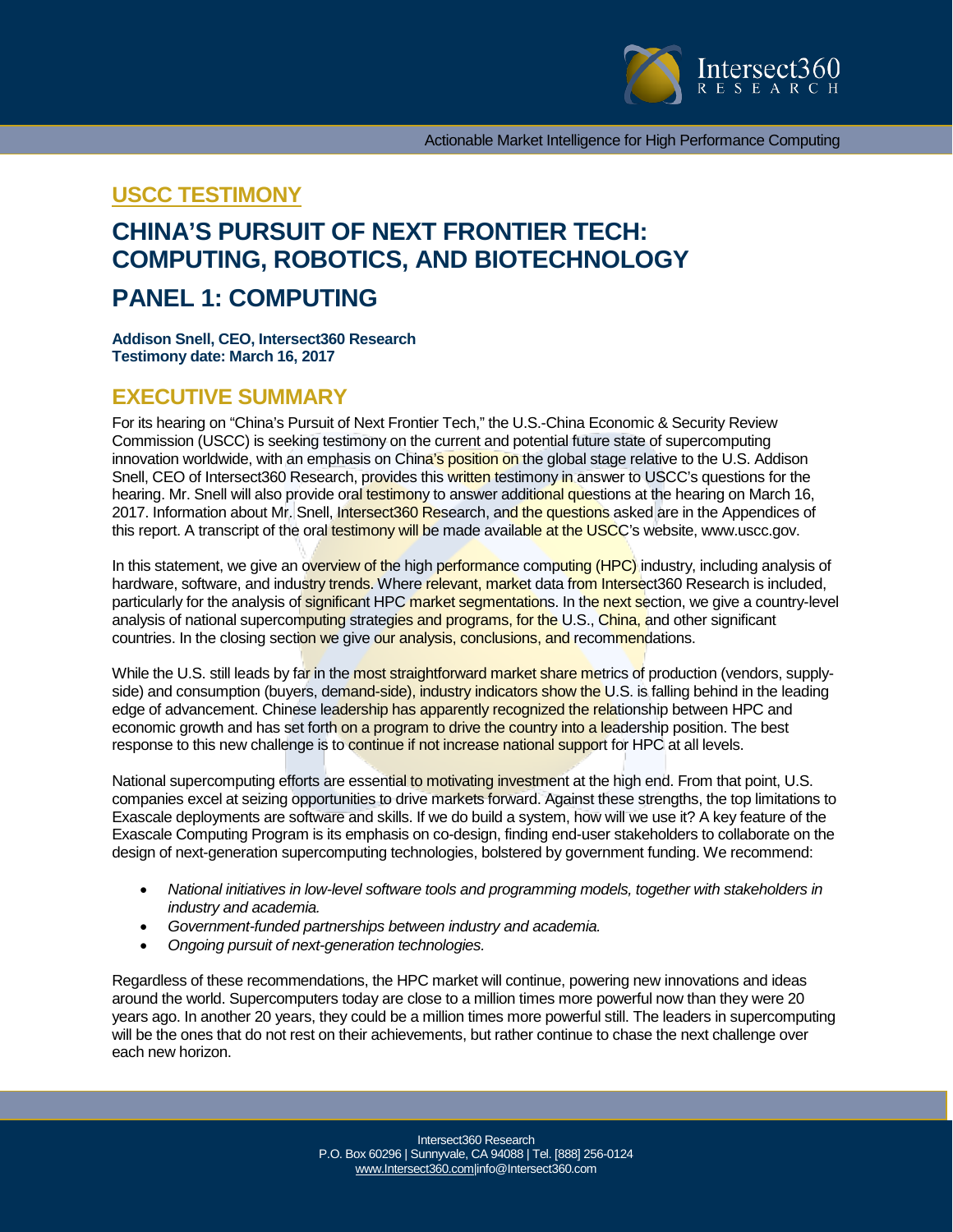

## **STATE OF THE HIGH PERFORMANCE COMPUTING INDUSTRY**

High performance computing (HPC) is the use of computational servers and supercomputers, together with their attendant storage, networking, and software components, for the modeling and simulation of complex phenomena. As such, HPC is a critical segment of the information technology (IT) sector, powering innovation and scientific discovery in a wide range of disciplines across industry, public-sector research, and national defense. From clusters of a few servers to the world's largest supercomputers, HPC enables the exploration of new frontiers in science and engineering, by complementing or even replacing physical testing and experimentation that otherwise may be expensive, time consuming, or even impossible.

## **The Importance of HPC**

For centuries, scientific method has been based on the two pillars of theory and experimentation. Today there are many who call out computational modeling and simulation as a third fundamental pillar of science, as more discoveries are made possible by HPC. As such, HPC is linked inextricably to scientific research, yes, but also to industries such as manufacturing, oil exploration, pharmaceuticals, chemical engineering, and finance, as well as to national defense, homeland security, and cybersecurity.

### *HPC in Research*

The largest supercomputers in the world are concentrated in government and academic research centers, addressing "grand challenge problems" such as predicting the path of a hurricane, modeling the spread of cancer in the body, or simulating the neural pathways of a human brain. But it is not only in these worldrenowned supercomputing centers that discovery takes place. Researchers at almost any center of higher learning will leverage HPC in some dimension, be it astrophysics, biochemistry, geology, or archeology, whether on their own lab systems or by accessing resources available via public cloud computing.

### *HPC in Industry*

Although the public perception of supercomputing is predominantly linked to public-sector research, more than half of HPC spending worldwide comes from commercial organizations. Scientific innovation begets advancements in engineering and technology, and industrial organizations seek competitive advantage from investment in computing. Some of the top industries that leverage HPC are:

- *Manufacturing:* Digital product simulation allows manufacturing companies to design, test, and modify virtual products in a computer environment without the time and expense of building and testing physical prototypes. At a large scale, this applies to car manufacturers conducting virtual crash tests of automobiles and airplane manufacturers modeling the aerodynamics and noise of wind over a wing. At a smaller scale, increasing numbers of consumer products manufacturers are deploying HPC for any number of household products—for example, designing a bottle such that it uses less plastic yet is still less likely to break if dropped from table height.
- **Energy:** Oil and gas exploration companies use HPC to model the earth's crust from seismic readings. Doing so lets them find the underground, prehistoric lakes and riverbeds they can extract oil from today. As oil and gas are extracted, the companies continue to run simulations to maximize yield. HPC has even helped oil companies return to fields they had previously abandoned, armed with new technology and new information. Oil companies tend to use some of the largest, most powerful supercomputers in the commercial sector.
- *Pharmaceuticals:* Drug discovery is an expensive R&D proposition. For every 100 targets, pharma companies hope one will prove viable to come to market. HPC helps those companies "fail faster," eliminating losing designs earlier in the process, so that more time and effort is spent on the most promising candidates. It was HPC that enabled the burgeoning field of genomics, and HPC has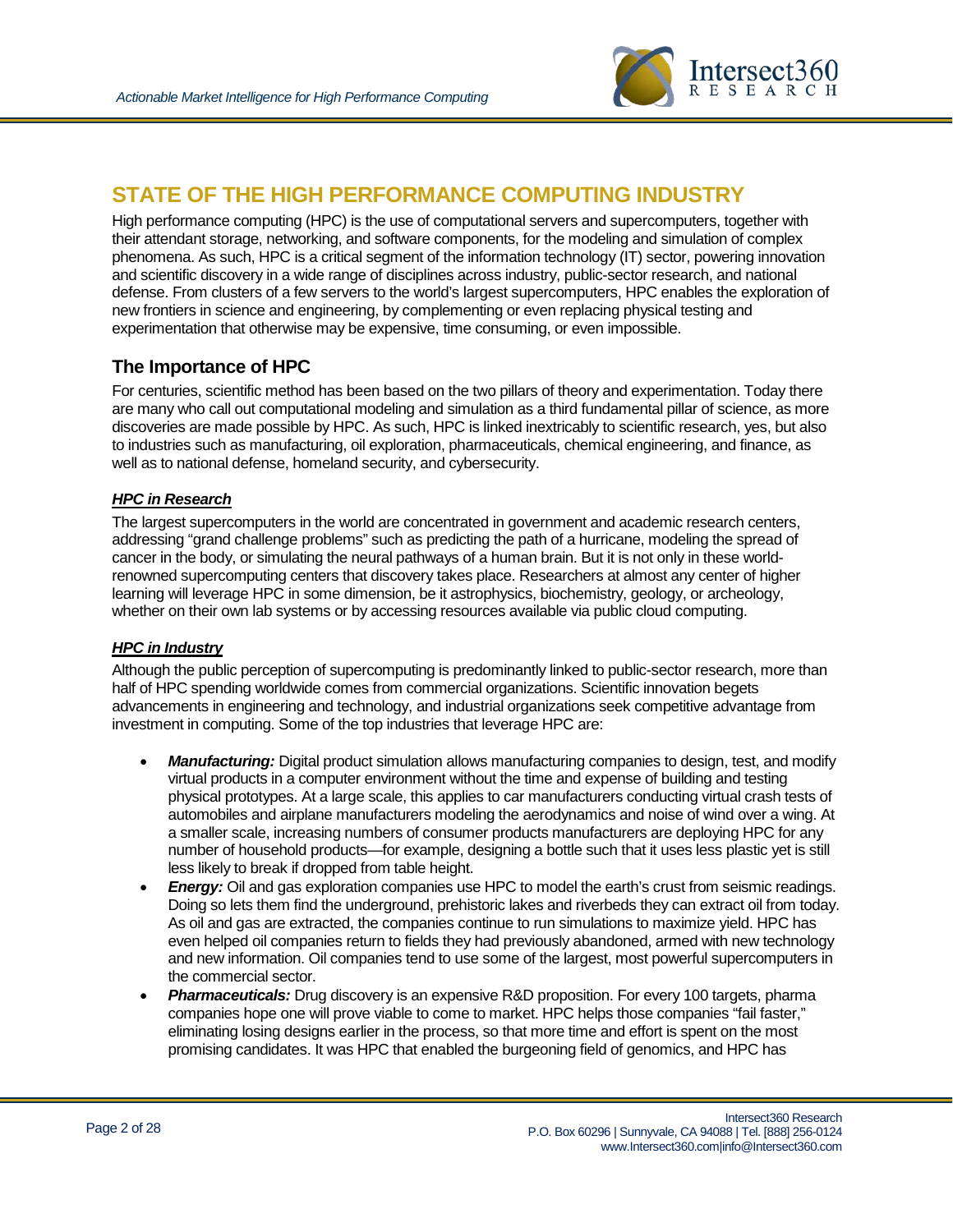

applications across computational chemistry, molecular modeling, pharmacokinetics and pharmacodynamics (PK/PD), bioengineering, and biostatistics.

- *Chemical engineering:* Countless new products and innovations begin with the introduction of new plastics and polymers. Chemical engineering companies use HPC in their manufacturing process, for example, by using modeling to optimize their mix tanks for improved yield. In the future, HPC may be increasingly used in the design of these chemicals as well, similar to how HPC is used in other industries.
- *Electronics design:* As semiconductor designs continue to shrink, it becomes perpetually more costly and difficult to design and test them. Semiconductor companies use HPC for electronic design automation (EDA) of their chips, reducing costs and improving yields.
- *Finance:* HPC has revolutionized how the finance industry works. Banks use large HPC clusters for econometric simulations, running new products through millions of potential worldwide economic situations before selling them to the public. In addition to risk management, financial services companies deploy HPC for high-frequency trading, pricing, and a wide range of analytics applications, such as fraud detection. In all, finance is one of the largest consumers of HPC technology in industry (just behind manufacturing, if large product manufacturing and consumer product manufacturing are combined), and also one of the fastest growing.

### *HPC in Defense*

With how intrinsic HPC is to the advancement of scientific research and industry, it is no surprise that HPC is also critical to national security. For starters, advancements in industry and research can have direct translation to military efforts, for example, in the manufacture of a new helicopter or the availability of an ultra-local weather forecast supporting an operation. Many supercomputing endeavors may be classified when it comes to military and defense issues, but there nevertheless several categories of applications we can be sure of:

- *Combat simulations:* One of the most straightforward ways in which supercomputing is deployed for national defense is in combat simulations, ranging from "person-in-the-loop" models like flight and tank simulators to large-scale wargames. (The 1983 movie *WarGames* was based on exactly this concept.)
- *Nuclear stockpile stewardship:* HPC allows the maintenance of a nuclear stockpile without the need for nuclear testing. Nuclear explosions can be simulated using supercomputing technologies.
- *Defense and response simulations:* In addition to simulating combat, HPC can be used to simulate defensive responses to possible attacks, modeling for example, how to respond to an attack on the electrical grid or the release of a chemical agent in a metropolitan area. (Theoretically, these simulations could also be used offensively, not just defensively.)
- *Intelligence and security:* HPC is used in the gathering and analysis of data streams that can provide evidence of planned attacks or point toward an enemy's weaknesses. Information analysis can also be used to make borders safer, including linking the analytics with emerging advancements such as facial recognition.
- *Cybersecurity and cyberattack:* Cybersecurity is an issue that affects companies and private citizens, but at the government level, it is a matter of national security. HPC is now being used in some cases to model defensive responses to cyberattacks. That said, this is an instance in which HPC is used offensively more frequently than defensively, and at larger scale. Supercomputing can be used to break passwords, to hack into systems, and to analyze any information that is acquired.

## **What Is an HPC System?: Eras of Innovation**

Like in the industries fueled by HPC, there is a rapid pace of change in HPC itself. The very nature of HPC is that there is always a harder problem to solve. Simulations take on grander scale and more realism. Models get built with higher fidelity and more degrees of freedom. Until one day we reach the end of science and declare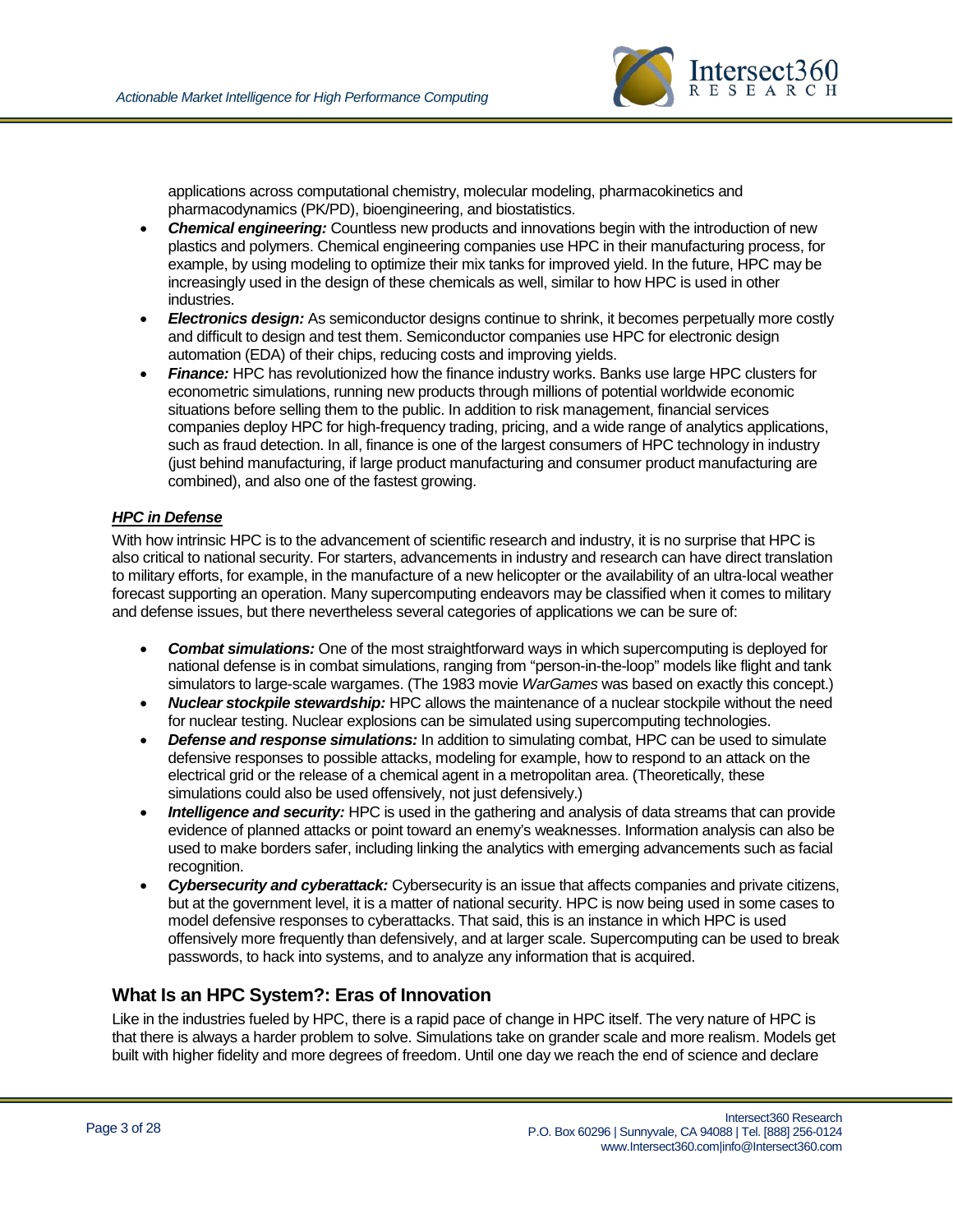

there is nothing left to be discovered or invented, there will be a need for a more powerful computer to enable insight and innovation.

When we examine the HPC industry, we consider what constitutes HPC at the low end of the market. At a minimum, we consider scientific and engineering tasks that can be run in parallel over at least two "nodes": otherwise independent elements that are being used in concert to address the task. Technical computing extends down to applications that can be run on individual PCs or workstations, but we consider this to be below the threshold of the HPC market.

As the HPC market has grown and spread, the systems themselves have gone through transformations in architecture. The ongoing evolution in how an HPC system is built has continually changed the dynamics of the industry in terms of who has access to HPC systems, how difficult they are to use, and how much they cost.

While innovation in HPC is continuous, a long-view history of the industry can segment development into distinct eras:

- *Specialized design (technologically contained / architecturally distinct):* Originally, supercomputers were relatively self-contained devices. A single technology vendor would design all the pertinent hardware and software components to build a scalable system, including processing units, networks, and operating systems. These designs were inherently custom to each specific vendor, and there were only a few companies that made them, such as CDC, Cray, IBM, and NEC. Over time, enterprise computing engendered an evolution in which server technology—using RISC processors and variations of the UNIX operating system, from companies such as IBM, HP, Sun Microsystems, Silicon Graphics, and Digital Equipment Corp.—could be scaled up for HPC. These components and operating environments were more familiar to more users, but the systems were still unique to their specific vendors.
- *Commodity clusters (technologically disaggregated / architecturally identical):* In the 1990s, some HPC users—including major supercomputing centers—began constructing HPC systems as "clusters" of lower-cost, industry-standard servers, connected over an Ethernet network. This allowed users to build systems to any size while getting components from any vendor using x86-architecture processors from Intel or AMD, running versions of the open-source Linux operating system. (Linux is still the dominant operating system for HPC.) However, because the clusters were in fact comprised of distinct components, existing software modules had to be rewritten for the new architecture. Many people argued that the cluster model was less efficient and harder to program for, but after 10 years, clusters had become the dominant paradigm for building HPC systems. Over time, many enhancements became available (such as 64-bit processors, blade form factors, or faster networks), but the cluster architecture and its accompanying software model remained.
- *Specialized elements (technologically disaggregated / architecturally distinct):* Today we are seeing the HPC industry in the early stages of another architecture transition[i](#page-27-0) , the seeds of which were sown about 10 years ago, in a pair of parallel developments. For one, microprocessor speeds (measured in GigaHertz, GHz) plateaued, and microprocessor companies like Intel and AMD focused instead on putting multiple processing "cores" onto a single chip. For systems that serve multiple applications, each of which only requires a fraction of a core (as in a typical PC environment), this makes little difference, but for an HPC application that already must span multiple processors, the change required a new level of optimization in software. Simultaneously, other processing options began to come to the fore, including increasing interest in various types of "accelerators," additional processing elements that can be added to a system in order to boost the performance of certain functions. The biggest push in acceleration came from NVIDIA, a gaming company that found a market for its graphics processing unit (GPU) products in accelerating HPC applications.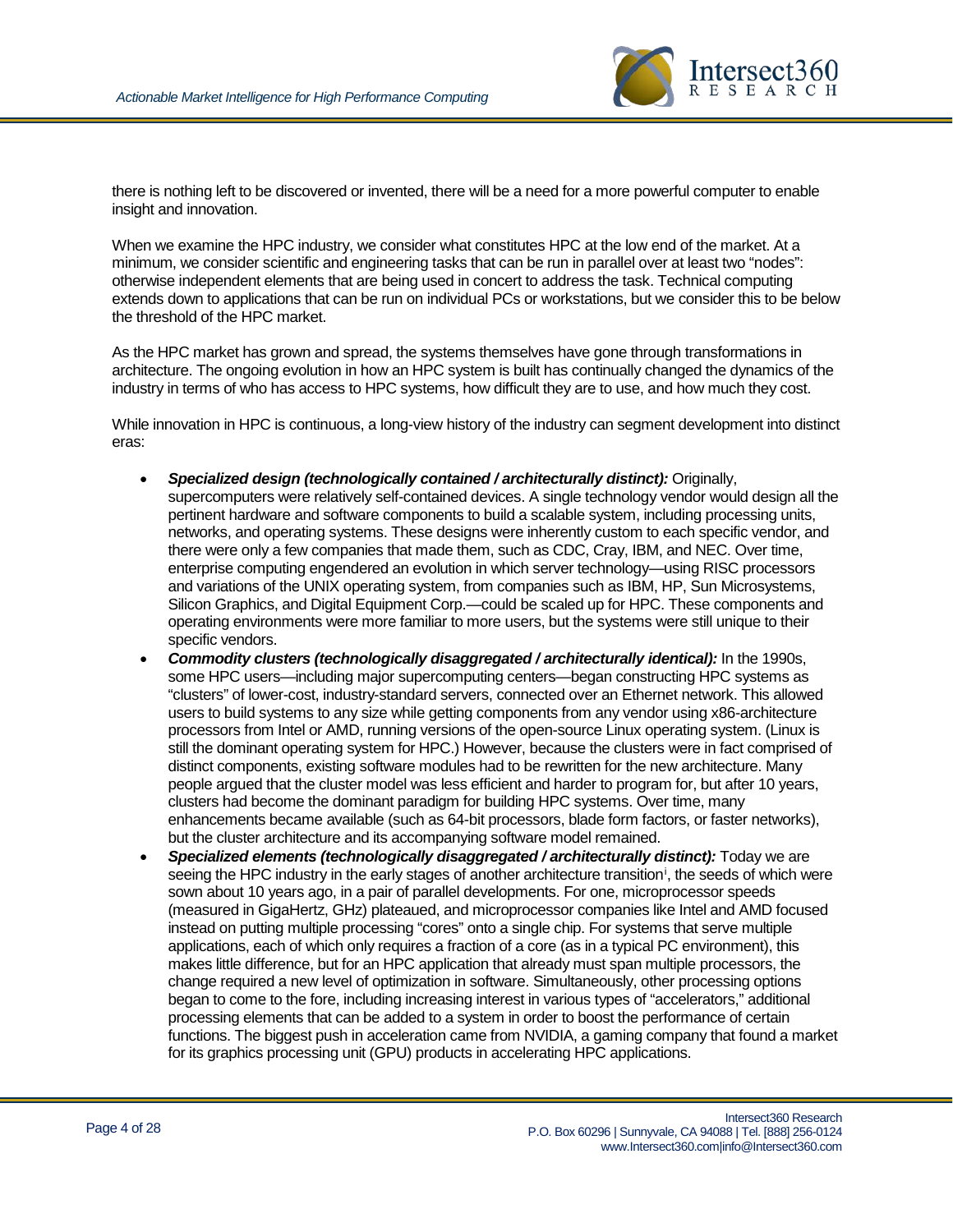

 With these and multiple other developments, there are now myriad options for building HPC systems out of specialized processing elements. And while this sounds promising in terms of providing options, it also presents a tremendous challenge in determining (a) which architectural components will best suit a given problem and (b) how to rewrite software in order to run most efficiently. Furthermore, applications have varying requirements. As a result, 88% of HPC users now say they expect to support multiple architectures over the next few years, attempting to align application workloads to the elements that best suit them.<sup>[ii](#page-27-1)</sup>

 This is important in that we are now at another crossroads in the HPC industry, at which HPCusing organizations must revisit how software components must be built to take advantage of new technology developments, against a backdrop of uncertainty as to which technologies will win out in the market. As we move into the new generation of supercomputing, there could be significant change in where leadership in the industry comes from.

## **Measuring Supercomputing**

The most common metric of supercomputing performance is "flops," short for floating-point operations per second.<sup>[iii](#page-27-2)</sup> (In computer parlance, a floating-point operation is one with an arbitrary number of decimal places, such as "2.4 x 1.624 = 3.8976"; this is in contrast to integer-only operations.) As with other computer terms like "bytes," flops are usually expressed with a numerical prefix: "100 Megaflops" means 100 million calculations per second.

Of course, the HPC industry is well beyond Megaflops. At the uppermost echelon of supercomputing, we have also transcended Gigaflops (billions of calculations per second) and Teraflops (trillions), into the range of Petaflops (quadrillions, or millions of billions). Currently, the top supercomputer in the world, measured by theoretical peak performance, is the Sunway TaihuLight<sup>[iv](#page-27-3)</sup> at the National Supercomputing Center in Wuxi, China, with a peak of 125 Petaflops—a mere factor of eight short of the next prefix marker, Exaflops (quintillions, which can be thought of as billion-billions or million-million-millions).

In the previous paragraph, "theoretical peak" is worthy of emphasis, because actual delivered performance will fall somewhere short of this mark, depending on the software application and its programming. For this reason, it is common to look at benchmarked supercomputing performance for specific applications.

### *The TOP500 List [v](#page-27-4)*

The semi-annual TOP500 list is a ranking of the top 500 supercomputers in the world according to the LINPACK benchmar[kvi](#page-27-5), a straightforward exercise of solving a dense matrix of equations. On this benchmark, the Sunway TaihuLight is still top, with a delivered performance of 93 Petaflops, or about 74% of its theoretical peak. The second-ranked system is also in China, the Tienhe-2 (or "Milky Way 2") system at the National Supercomputer Center in Guangzhou, with a delivered LINPACK benchmark performance of 34 Petaflops, against a theoretical peak of 55 Petaflops (62% efficient).

The next three systems on the current list (published November 2016) are all in the U.S., at labs run by the Department of Energy: "Titan" at Oak Ridge National Laboratory, 18 Petaflops LINPACK, 27 Petaflops theoretical peak (65% efficient); "Sequoia" at Lawrence Livermore National Laboratory, 17 Petaflops LINPACK, 20 Petaflops theoretical peak (85% efficient); and "Cori" at Lawrence Berkeley National Laboratory, 14 Petaflops LINPACK, 28 Petaflops peak (50% efficient).

The next five systems in the current ranking include two in Japan, one in Switzerland, and two more in the U.S. The rest of the top 25 also include systems in the U.K., Italy, Germany, Saudi Arabia, and France. Among the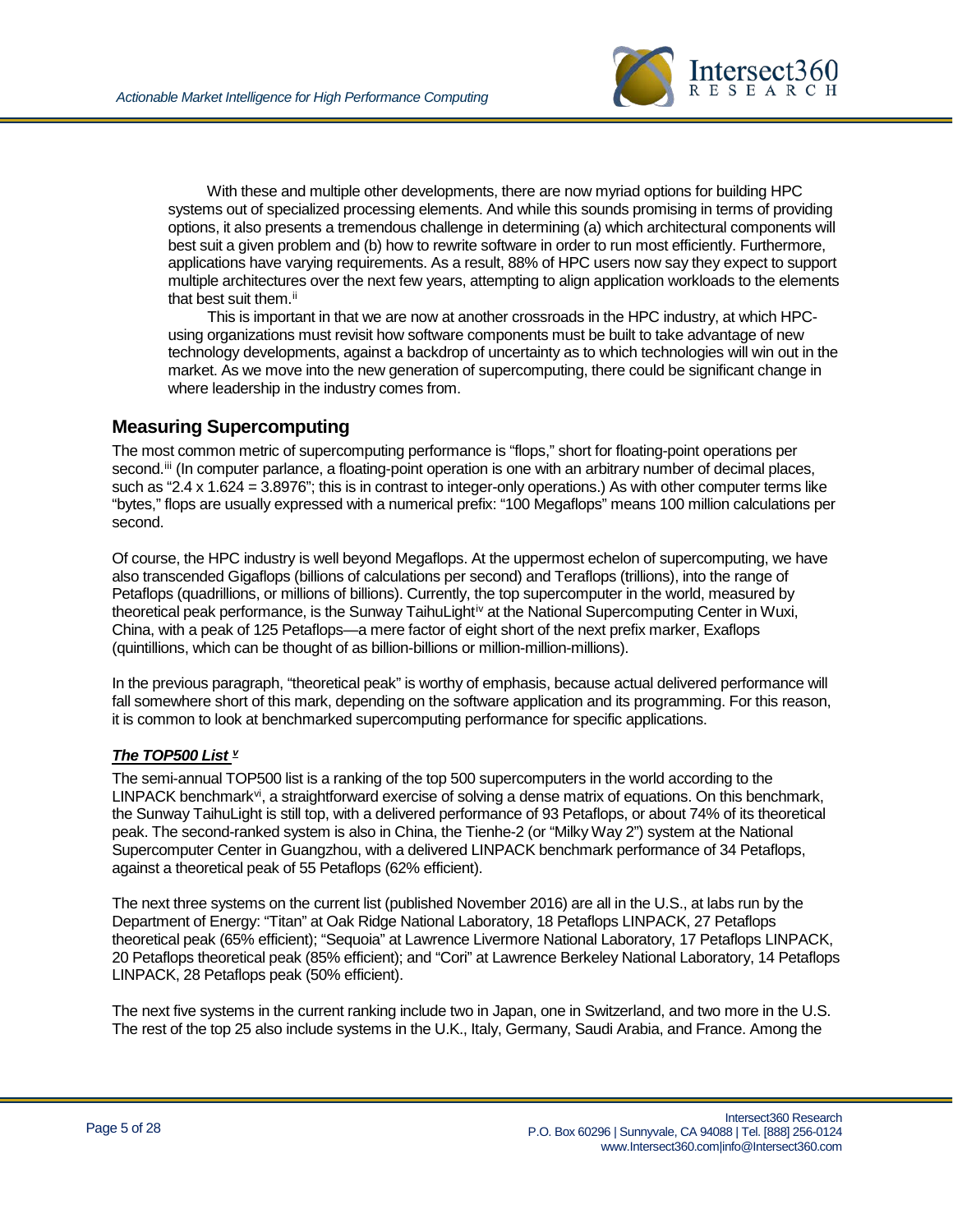

rest of the top 100, there are systems in South Korea, Poland, Russia, the Czech Republic, Switzerland, Sweden, Finland, Australia, and the Netherlands.

The TOP500 list is frequently used as a proxy for the state of the HPC market, but this has several drawbacks. First, a system need not be represented on the TOP500 list. Because running the LINPACK benchmark itself requires the dedication of time, expertise, and resources, inclusion on the list is usually driven by a desire to be recognized. Many commercial organizations decline to participate in TOP500 ranking. (The top-ranked commercial system on the current list is at #16, a 5 Petaflops (LINPACK) system owned by Total Exploration Production, an oil exploration company in France.) Even in the public sector, there are several systems not listed; perhaps most notable among these is the Blue Waters supercomputer at the National Center for Supercomputing Applications at the University of Illinois, which may in fact be the most powerful supercomputer at an academic site in the U.S.

Participation in TOP500 is also often driven by a campaign of inclusion, particularly by system vendors who wish to claim a strong position for marketing benefits. Not only may vendors encourage their customers to participate, but the submission rules also allow systems to be included by proxy: If the LINPACK benchmark is run and verified on one system, then it can be assumed to run at least as well on any system of the same configuration with at least as many processing elements. Some of these submissions' locations are identified only generally by industry, such as "Government" or "Automotive." This is more common in the lower tiers of the list, where the systems are not as distinctive.

In 2016, the proportion of systems on the TOP500 list based in China suddenly expanded. This does not mean that China suddenly discovered supercomputing, but rather, that (in a sense) China suddenly discovered the TOP500 list, and that there was a somewhat nationalistic desire for its systems to be counted.

The TOP500 list is also often criticized because the LINPACK benchmark used for the ranking is not representative of general mixed supercomputing workloads. In fact, it is a relatively straightforward benchmark. To use an athletic metaphor, it measures sprints, not decathlons, and it certainly does not extend to also include crossword puzzles and a talent contest. As such, the benchmark taxes the computing elements of a system far more than others, such as the memory, the network, the data storage, or (quite pointedly) the programmability.

One might own a supercomputer that in its time excels at LINPACK and little else. These are often derided as "stunt" machines, good for PR value but not for science. However, it is important to acknowledge that we have heard this debate before. When clustered architectures became the new supercomputing paradigm, there was little software available to run on them, and programmability was viewed as a major hurdle. The first machine to achieve a Teraflop on LINPACK was the ASCI Red cluster, first installed in 1996 at Sandia National Laboratories, as part of the Accelerated Strategic Computing Initiative (ASCI) under the DOE's National Nuclear Security Administration (NNSA). Although ASCI Red did run its intended applications in nuclear stockpile stewardship quite well, it became a touchstone of debate in the supercomputing community, in that it was not at the time viewed to be a "general purpose" system for scientific discovery. In the years that followed, clusters came to dominate on LINPACK and the TOP500 list, but it took years of effort to get many scientific applications to use clusters efficiently. For some applications, non-clustered (single system) supercomputers are still preferred today.

A final criticism of the TOP500 list is that it is not representative of the HPC market as a whole, which is far broader than 500 (mostly public-sector) systems at the top end of the market. A thorough industry analysis looks quite different than an analysis of the TOP500 list, in many segmentations.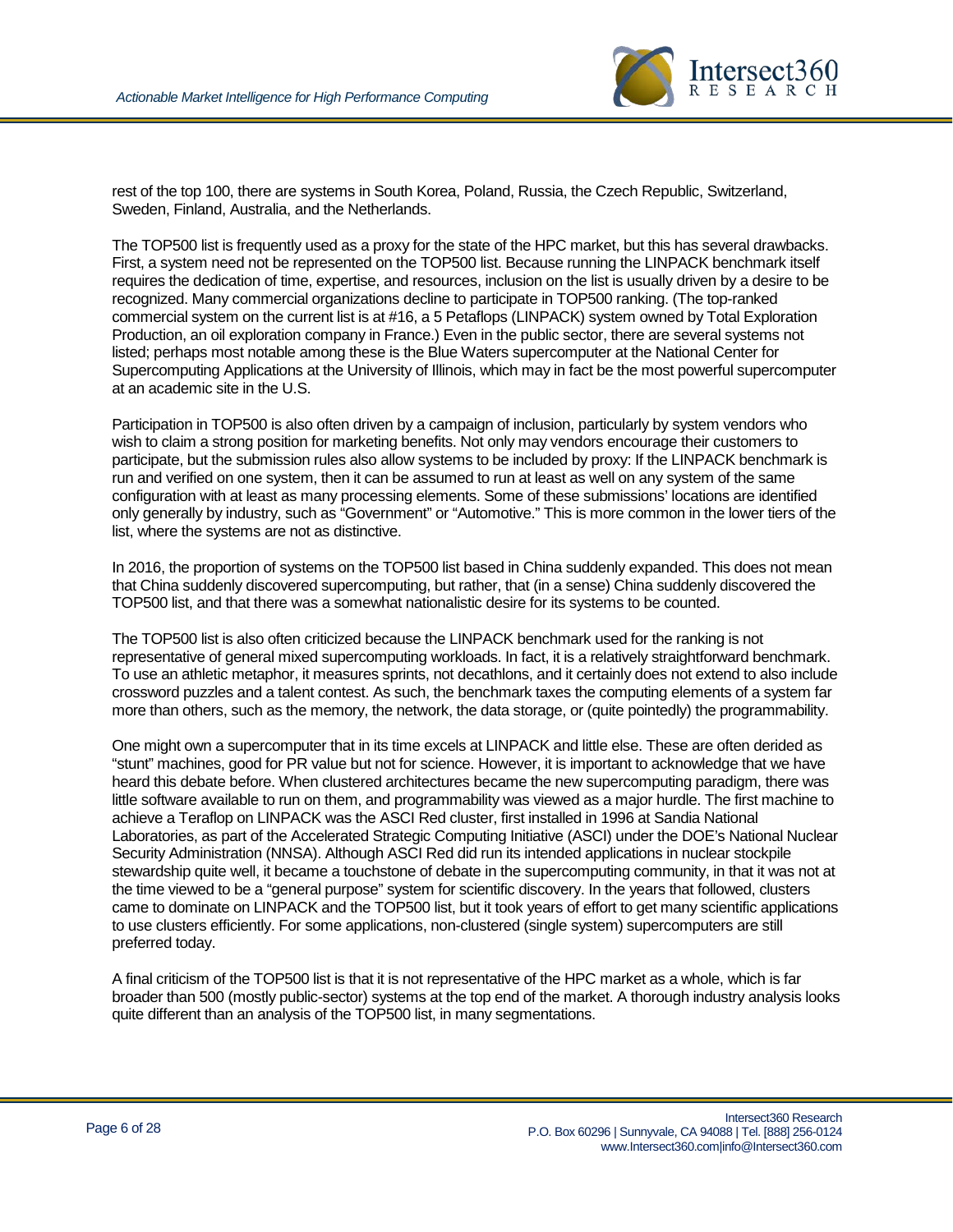

Nevertheless, the TOP500 list is a useful tool, and the best one available for ranking individual supercomputing systems at the top of the market. It provides a starting point with interesting data, and it helps to prod investment. But careful, thoughtful, thorough analysis of the supercomputing market must go beyond the TOP500 list and the LINPACK benchmark.

## **Current HPC Market Dynamics**

In 2016, the total worldwide HPC industry was a \$30.1 billion market<sup>vii</sup>, including all product and services categories, such as servers, storage, software, networking, services, and even HPC conducted over public cloud resources. This figure does not include internally budgeted items, such as power consumption or personnel costs, which can also be considered as part of a total HPC budget for an organization.

Of this \$30.1 billion, the largest component is servers, which include all types of HPC systems. At \$11.1 billion in revenue, servers comprise 37% of the HPC market. The next largest components are software (\$5.8 billion, 19.4%) and storage (\$5.2 billion, 17.3%). Although networking appears as a relatively small component (\$2.5 billion, 8.2%), it is important to realize that system networking is most often included with an HPC cluster, and therefore is absorbed into the cost of servers.





## *HPC in the Cloud*

Cloud computing (\$774 million in 2016, 2.6%) is a small portion of the HPC market. Here we refer to money spent by HPC end users to run their applications on a public cloud resource (such as Amazon Web Services,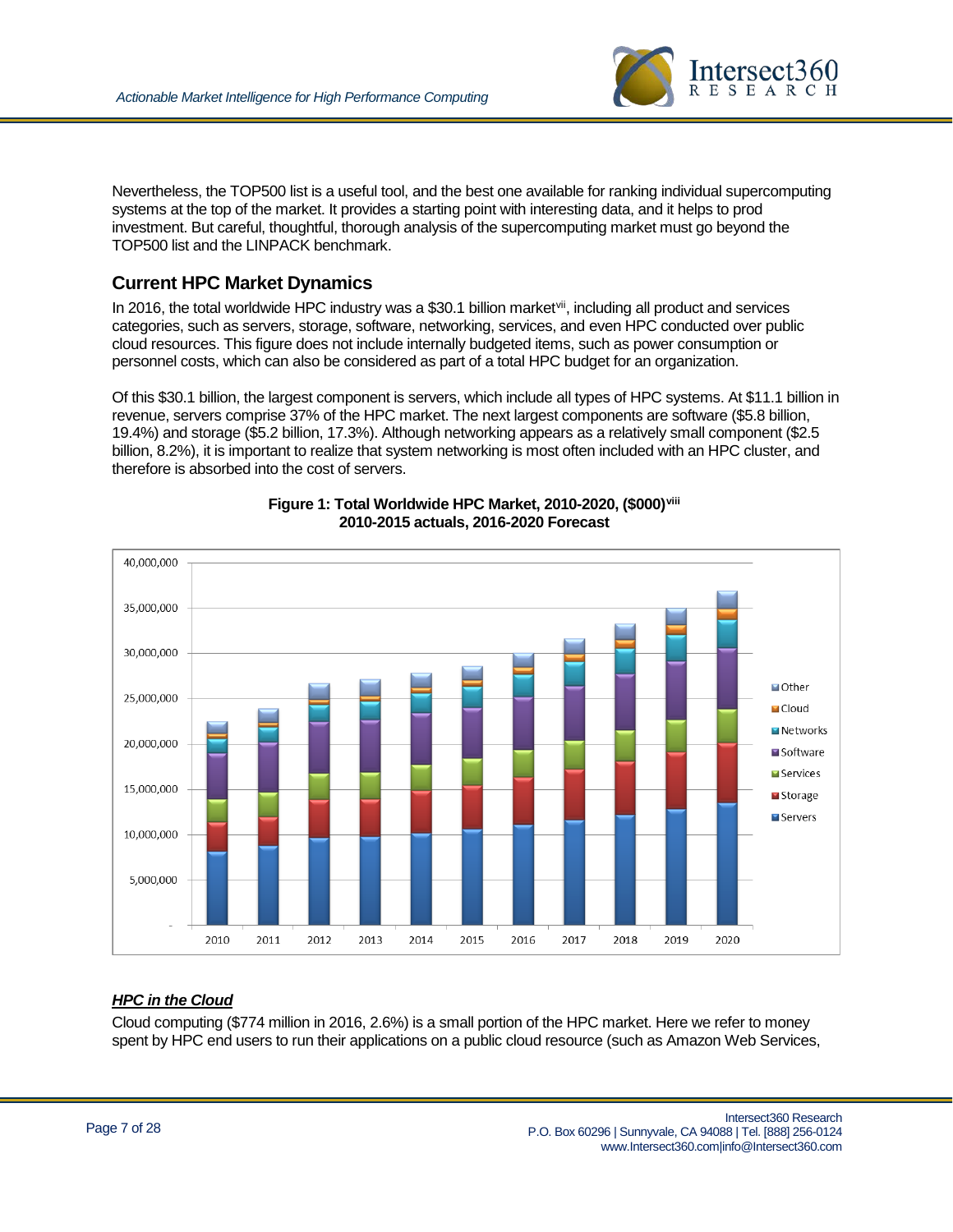

Google Cloud, Microsoft Azure, or SoftLayer). We are not counting the entire infrastructure owned by cloud service providers as part of HPC; for a discussion of that market, see "The Hyperscale Market," below.

The utility computing model—renting infrastructure and paying for it on an as-used basis—has been part of the HPC market for decades, but always as a very small component. Cloud computing has made this easier, and many organizations are choosing to outsource large portions of their enterprise infrastructures to cloud providers. Indeed, beginning in 2014, we began to see an uptick in the usage of cloud for HPC, and we project a high growth rate throughout our forecast period.

However, cloud will continue to be a small part of the total HPC market. Cloud computing makes the most economic sense for those who need to fully utilize a resource for a short amount of time, much like renting a car or taking a taxi. Those who need to use the resource all the time often find it more economical to buy it than to rent it.

Within HPC, public cloud resources are most often used by academic researchers, who may be able to utilize cloud in burst for their projects or dissertations. In industry, the most significant usage currently comes from pharmaceutical companies, some of whom are reducing their internal HPC footprints and using cloud resources for occasional peak workloads.

Public cloud resources do make HPC more accessible to a wider community. However, the vast majority of serious HPC users will continue to own on-premise systems.

#### *Sunway TaihuLight and Other "In-House" Systems*

As noted above, the Sunway TaihuLight system is currently the most powerful supercomputer in the world, according all available public metrics. Despite this fact, it is difficult to include in HPC industry models by revenue, because the system was *built, not bought*.

The Sunway TaihuLight supercomputer at Wuxi is the product of a Chinese national initiative to build a supercomputer from emerging domestic technologies. Little information is publicly available, but a total budget of \$300 million was announced. If we took that figure as a portion of the 2016 HPC market, it would represent 1% of total spending. However, this would be misleading. Most of this money was spent on manpower to design technologies. The personnel costs of system vendors aren't considered to be market spending, and this is also the case for this system at Wuxi. Only a minority of the \$300 million was spent on components from established technology vendors. (For example, some silicon parts were purchased from networking company Mellanox, but the National Supercomputer Center says it designed its own system network based on these parts.) The true retail value of this system is therefore unknown and is not part of the revenue reporting.

At a smaller scale, any organization might build an "in-house" system. To the extent that components (such as servers or networking gear) are bought from established vendors, this revenue is accounted for in the market model. But if an HPC system is truly invented or assembled from materials lying about, there is no revenue to be tracked.

### *HPC Market Segmentations*

As described above, HPC systems range from small clusters of only a few nodes to the world's largest supercomputers, with use cases spanning industry, academia, and government worldwide. Here are most of the most pertinent top-level market segmentations.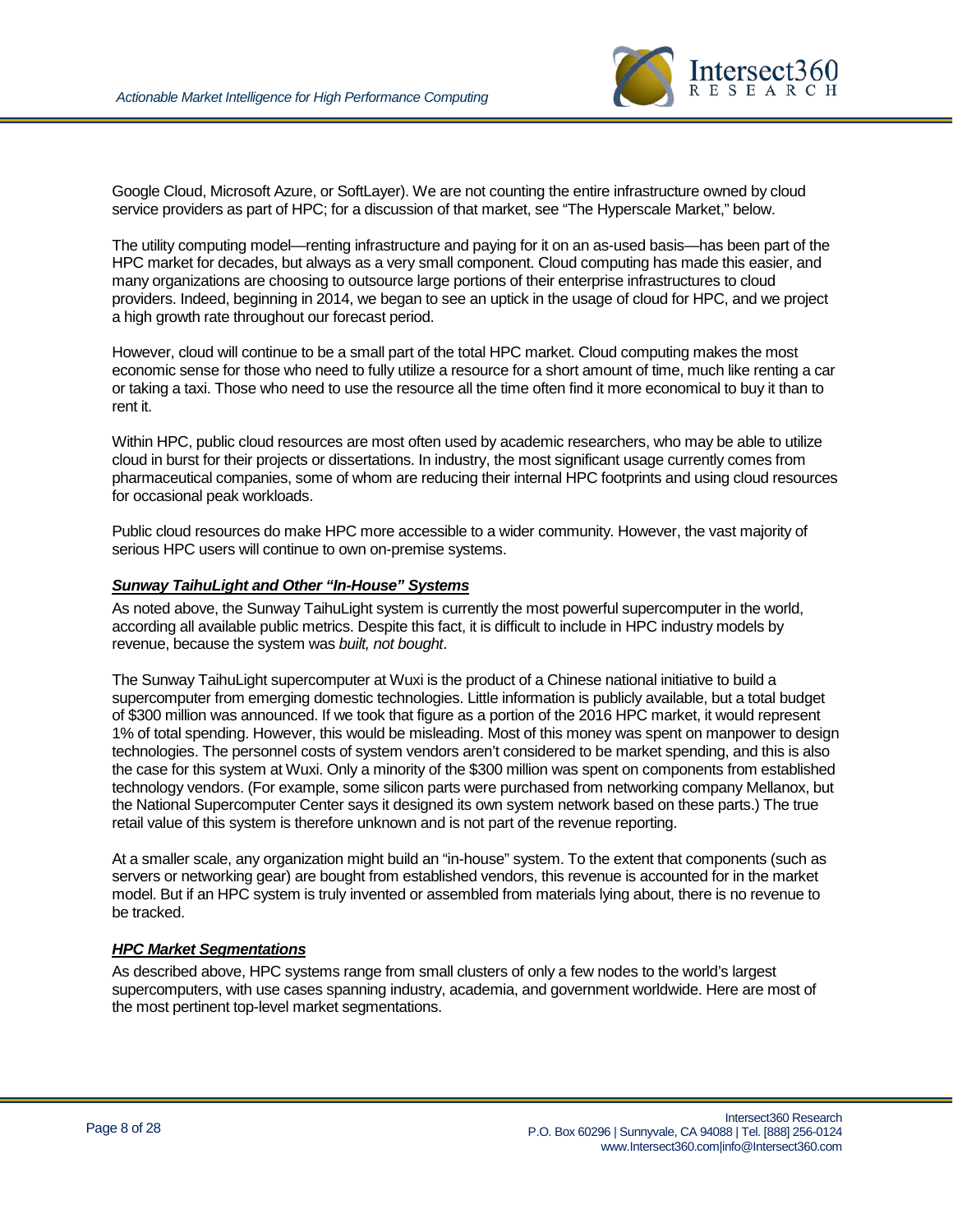



## **Figure 2: Vertical Market Distribution of HPC Revenue[ix](#page-27-8)**

**Figure 3: HPC Server Revenue, by Product Clas[sx](#page-27-9)**

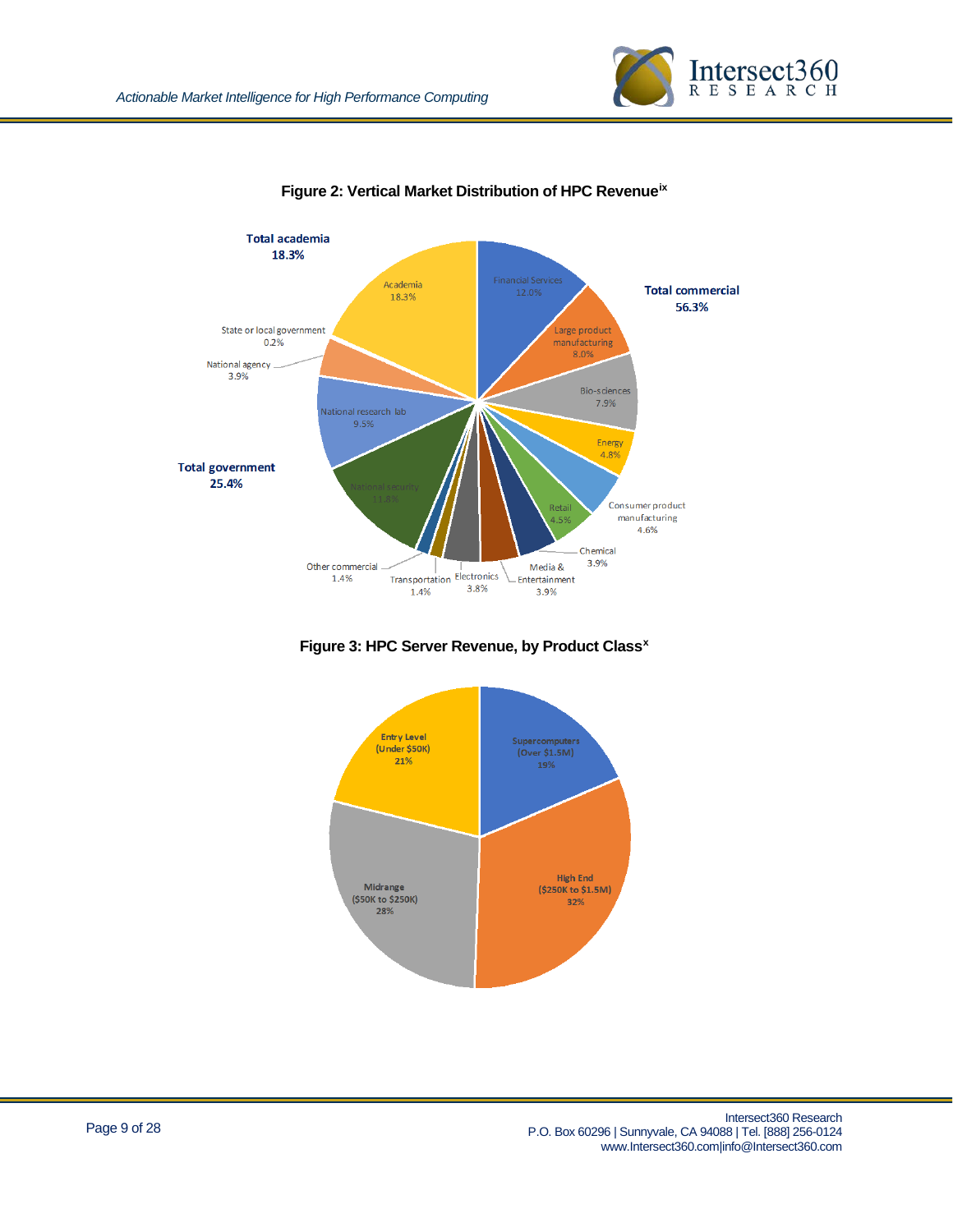



### **Figure 4: Worldwide HPC Revenue, Geographical Distribution<sup>xi</sup>**

Although the world's two most powerful supercomputers are in China, and China also has more systems on the TOP500 list than any other country, there is in fact five times more HPC usage (by revenue) in the U.S. Even if we added \$1 billion (all in one year) to the Chinese HPC market to represent an arbitrary high value for Sunway TaihuLight, the overall picture would not be much different.

The reason for this is twofold. First, China has done a remarkable job at a national level of painting a picture of a stronger market, versus no such organized effort in the U.S. to make the market seem larger. Second, and more importantly, the U.S. has a much more robust breadth of HPC usage across multiple industries. Compared to the U.S., China is still a relatively poor country, and there is less penetration of HPC through multiple markets.

That said, it does leave the opportunity for ongoing strong growth in HPC in China. Furthermore, China's investments in new supercomputing architectures, using domestic technologies, should not be discounted, particularly in light of the architectural shift now in play in the HPC industry.

### *Key Technology Component Vendors*

As discussed above, HPC environments tend to be technologically disaggregated. That is, the key components of an environment often come from multiple different sources. The following are some of the key vendors from across the HPC landscape.

• *Servers:* Worldwide, the overall market share leader in HPC server revenue is Hewlett Packard Enterprise (HPE). HPE recently acquired SGI, a onetime big name in HPC that still retained a small but loyal following and some unique technology. Dell EMC is not far behind HPE in market share. IBM used to be the biggest vendor, until it sold off its Intel-based server lines to Lenovo. IBM still retains some share with its systems based on IBM POWER processors. Cray (which specializes in the highend supercomputer segment) and Penguin Computing are also noteworthy U.S.-based vendors. While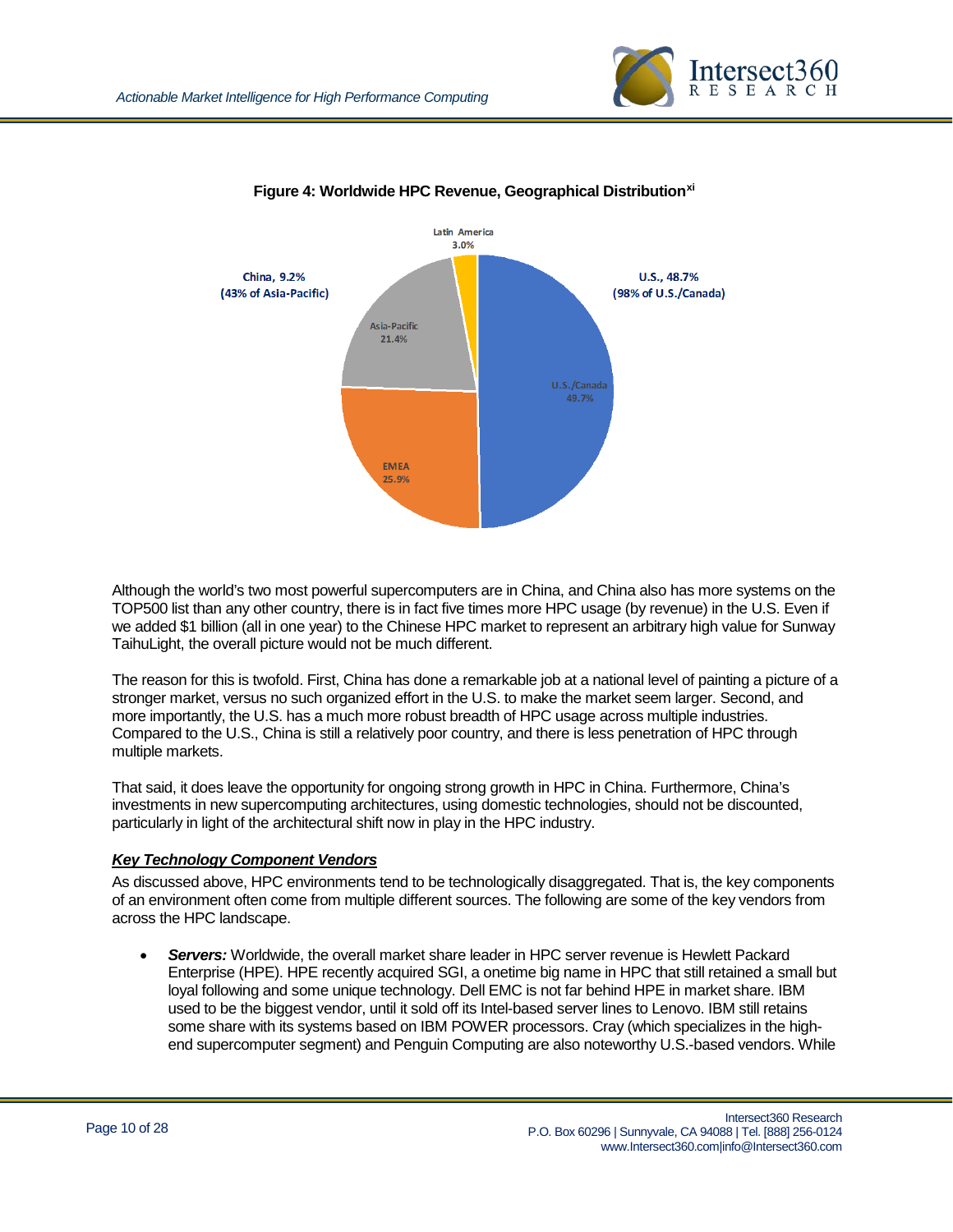

Lenovo is based in China, it is a worldwide brand and now a tier-one vendor for HPC servers. Although it sells predominantly in China, Inspur also has significant share. Huawei has recently emerged as an up-and-coming brand. Supermicro sells some systems under its own brand, and many more through OEM partnerships. Atos/Bull is also a serious supercomputing provider based in France, as is Fujitsu in Japan.

• *Processing elements:* Intel is the giant among the processor vendors. Over 90% of the HPC market is built on Intel-based servers. IBM retains some share with its POWER processors, and AMD is still a competitor as well. However, other elements besides the main microprocessor are now at play, with various types of accelerators and co-processors. The most significant of these are graphics processing units (GPUs) from NVIDIA. Another category of co-processors is field programmable gate arrays (FPGAs). Here Intel is also a player, thanks to its acquisition of Altera. Xilinx is the most notable competitor.

 Another alternative that has become a touchpoint of research is ARM processors, the comparatively lightweight, lower-power processing components common to mobile devices such as iPhones and iPads. Companies such as Cavium, Qualcomm, and AppliedMicro have come out with commercial, 64-bit ARM varieties, and several supercomputing initiatives have been based on the concept. ARM offers open licensing, allowing multiple vendors and research centers to design around the processors. Fujitsu has announced its intentions to use ARM processors in its "Post-K" Exascale systems<sup>xii</sup>, and China has its own efforts to design 64-bit ARM processors domestically. ARM Holdings, a U.K.-based company, was acquired by the Japanese conglomerate SoftBank in 2016.

 Many other companies provide unique solutions. To reduce the reliance on outside technology, the Chinese government has invested in the development of its own domestic processing technologies.

- **Networking:** Over the past ten years, the dominant high-end system interconnect option has been a technology called InfiniBand, which is now offered almost exclusively by Mellanox, a high-performance networking specialist with dual headquarters in the U.S. and Israel. Intel has the ability to sell InfiniBand (based on its previous technology acquisition from QLogic), but Intel primarily is pushing its own highend interconnect, OmniPath, which is relatively new to the market. Though it has no intentional HPC strategy, Cisco sells enough Ethernet solutions to be counted among the market leaders. Some of the supercomputing vendors, such as Cray, Bull, and Fujitsu, also have their own custom networking elements to support their large systems.
- *Storage:* Storage in HPC has no dominant vendor. Dell EMC has the greatest share, followed by NetApp. Other significant players include Seagate, Hitachi Data Systems, HPE, and IBM, along with HPC niche specialists DDN and Panasas. It is worth mentioning that while this testimony focuses primarily on computational elements, for many applications and workloads, the configuration of highperformance storage for scalable data management can be the more significant investment.

### *The Hyperscale Market*

Not included in these HPC market models are the "hyperscale" infrastructures at large internet application and cloud providers. This includes companies such as Google, Facebook, Amazon, Microsoft, AT&T, Apple, eBay, Baidu, Tencent, and Alibaba. These companies do operate at scale, and they do consume a certain amount of high-performance technologies.[xiii](#page-27-12)

Beginning in 2007, Intersect360 Research maintained "ultrascale internet" as a segment of the HPC market. But by 2014, it was evident that what became better known as "hyperscale" had grown and evolved into its own segment, with distinct dynamics from the HPC market. We define hyperscale as *arbitrarily scalable, webfacing application infrastructures that are distinct from general enterprise IT*. In the top tier of the market, there are eight companies that spend over \$1 billion per year on hyperscale infrastructure. There are dozens that spend at least \$100 million per year, and hundreds more that spend over \$1 million. In all, the hyperscale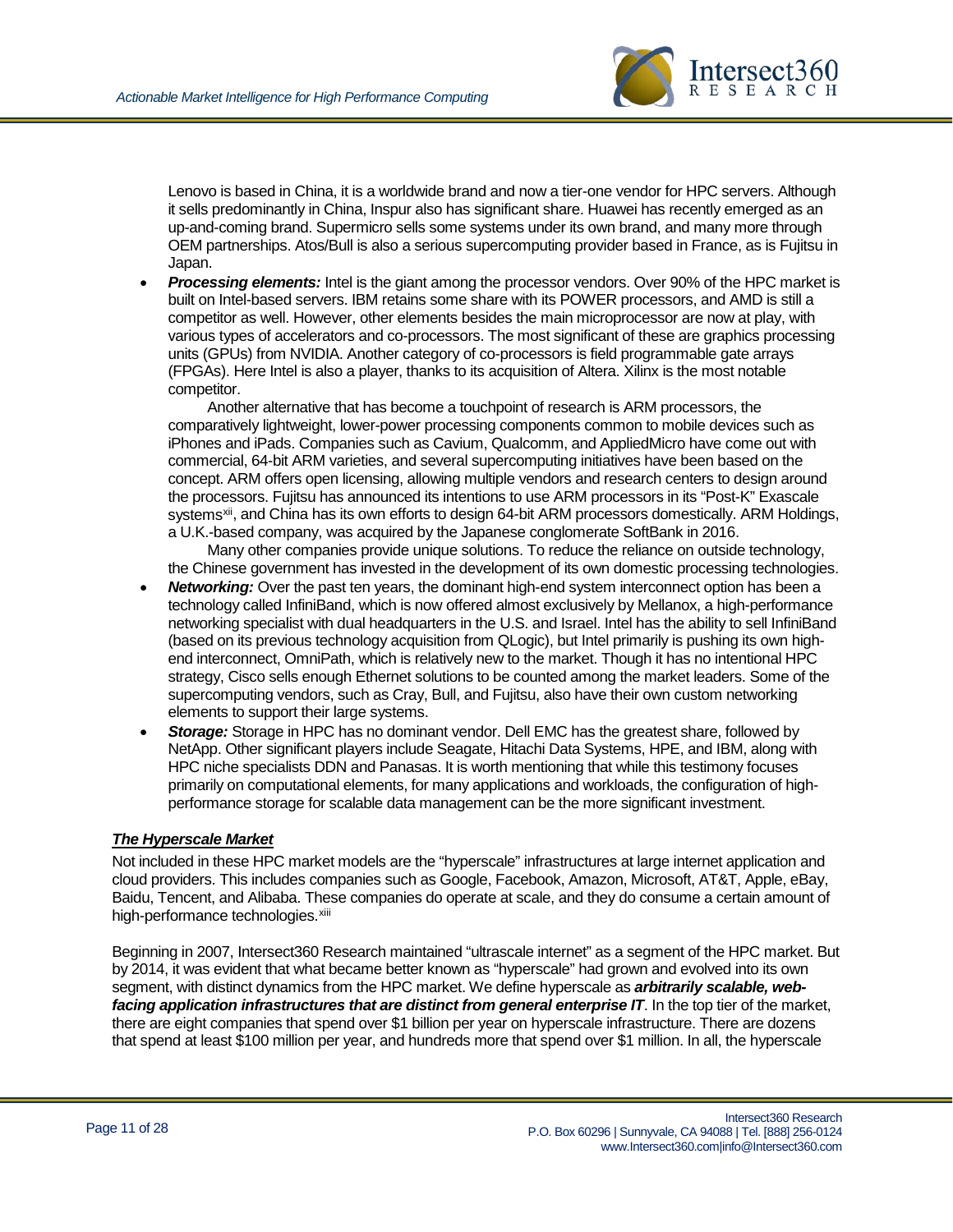

market represented \$35 billion of the enterprise IT market in 2016, concentrated into the high-end providers. This is separate from the \$30 billion HPC market.

The hyperscale market is significant to this discussion for several reasons. First, it provides a second, highgrowth IT segment for the consumption of high-performance components. This is a powerful attractant for technology providers. Selling to just one of these top-tier hyperscale companies can mean tremendous success. Second, techniques and technologies from the hyperscale market can migrate into HPC, whether they are innovations in hardware, in software, or in the facilities management challenges of operating large systems at scale. And third, the hyperscale market has been the epicenter of development for the rapidly developing field of artificial intelligence (AI), fueled by new capabilities in the domain of "machine learning." (See section on Artificial Intelligence in "Looking Forward," below.)

Despite all these similarities, there are key criteria that make hyperscale different from HPC. The most important has to do with function. In serving up internet applications (whether in search, social media, content streaming, retail, or any other hyperscale domain), hyperscale infrastructures are designed to handle large numbers of small jobs. By contrast, HPC infrastructures are designed to handle comparatively small numbers of larger jobs. As such, most hyperscale infrastructures would be poor fits for HPC workloads. The difference is subtly implied in the names: In hyperscale, the greater emphasis is on scale; in High Performance Computing, the greater emphasis is on performance.

#### *Big Data and Analytics*

Another key proximity area to HPC has been the field of big data and analytics. Big data created a new category of enterprise IT applications that has some of the same characteristics of HPC applications. Analytics seeks out answers in data, with metrics like *time to insight* that measure the effectiveness of big data programs. As such, metrics of performance become important criteria in evaluating technologies for big data. Surveys in 2012 and 2013 confirmed that "I/O performance," the ability to move data into and out of a system, was the greatest "satisfaction gap" in technologies for big data—the area with the greatest unmet need relative to satisfaction with existing solutions. [xiv](#page-27-13)

However, big data has not proved to be a major boon for the HPC market. Although many organizations launched big data initiatives, for most organizations, their spending patterns did not change much. Companies began with the data, the storage, the servers, the networks, and the personnel they already had, and they did the best they could. (They may have invested in new software, but this was often inexpensive or even free. Services spending did get a small boost.)

The most significant technology that did emerge from IT's big data awakening was flash storage, or solid state disks (SSDs). These devices offer faster I/O performance than traditional spinning hard drives, albeit at usually a higher cost per byte of storage. Many organizations inside and outside HPC now incorporate SSDs as part of their total storage hierarchy.

Analytics is a category of application that can be run on any system, whether or not it is HPC. "Analytics" is also a very broad term that can be stretched to cover many types of computing. Some HPC systems run big data workloads, but not all big data workloads are HPC.

### **The Race to Exascale**

As mentioned above, there is an insatiable need for ever more powerful HPC systems to solve increasingly complex scientific problems. The TOP500 list provides a measuring stick for achievement, as new deployments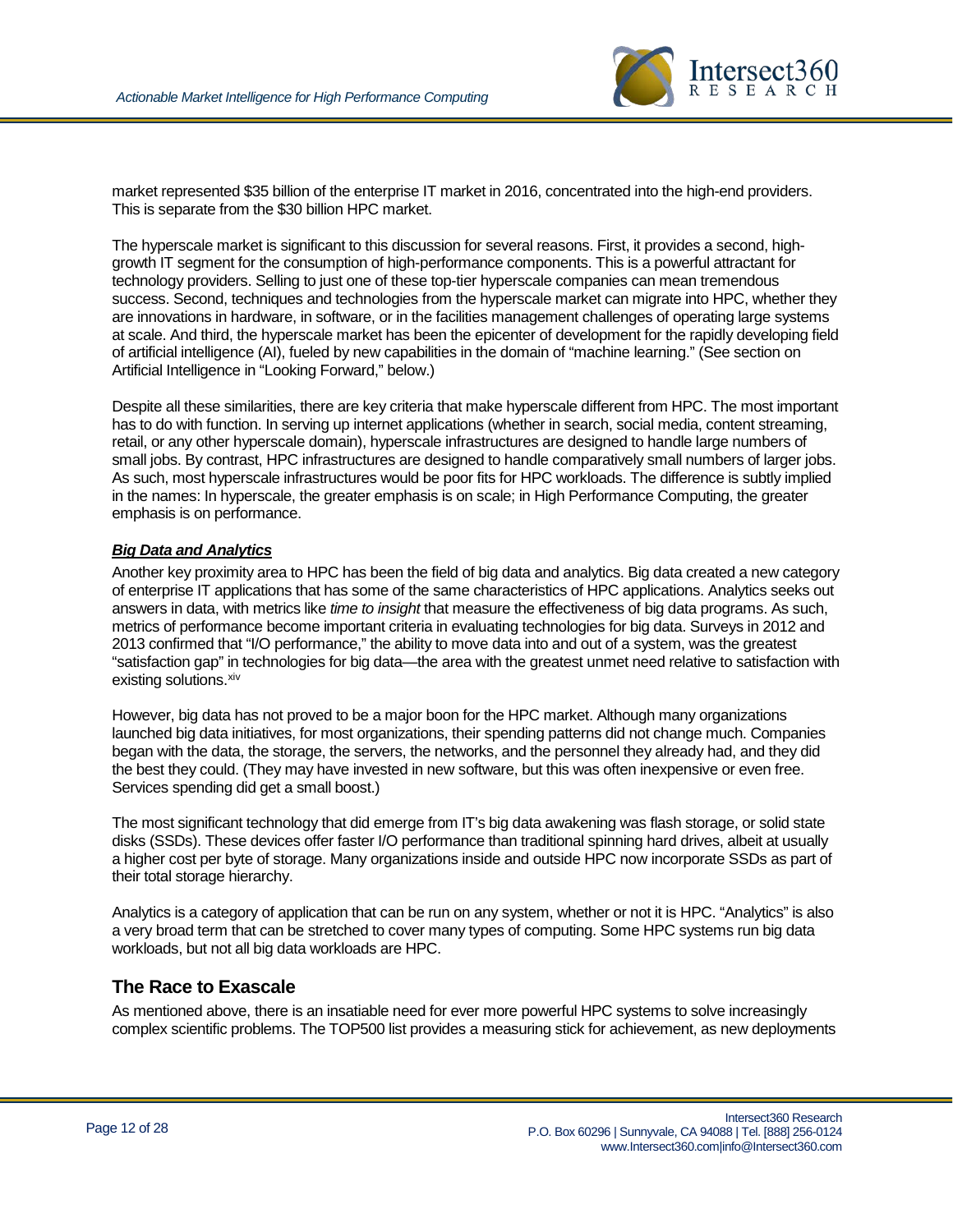

leapfrog over their predecessors in how many flops they deliver. This pursuit takes on extra significance as we approach the thousand-fold increases that usher in a new prefix era.

In 1996 ASCI Red (discussed above in the section, "The TOP500 list"), was the first supercomputer to achieve 1 Teraflop of performance, perceived as a great victory for the cluster experiment. Twelve years later in 2008, the Roadrunner system, operated by NNSA at Los Alamos National Laboratory, achieved the milestone a thousand-fold greater, becoming the first system to deliver 1 Petaflop of performance.

We are approaching the time when the first Exascale system will be deployed. *Exa-* is the next prefix on the list; 1 Exaflop = 1,000 Petaflops. An Exaflop is one quintillion calculations per second; that's one billion-billion, or one million-million-million, or if you prefer, 1018 or 1,000,000,000,000,000,000. If those speeds seem absurd, rest assured that there are applications that will demand them, not only in scientific research, but in industry as well.

The following is an excerpt from a 2014 report by the U.S. Council on Competitiveness, generated by Intersect360 Research, on the benefits of supercomputing for U.S. industry.<sup>[xv](#page-27-14)</sup> The first key finding of this report was that "U.S. industry representatives are confident that their organizations could consume up to 1,000-fold increases in computing capability and capacity in a relatively short amount of time."

There is tremendous optimism across industry that increases in capacity would be consumed. Looking at their most demanding HPC applications today, 68% of respondents felt they could utilize a 10x increase in performance over the next five years. Perhaps more surprisingly, 57% of respondents – more than half – say they could make use of a 100x improvement in performance over five years, and 37% – more than one-third – still agreed when the threshold was increased to 1,000x. This finding is supported by the qualitative interviews, as follows:

*There are two Holy Grails at exascale that I am just dying for. One of them is computational steering, taking the engineer, the scientist, the doctor, the accountant, putting them in the chair, give them the joystick, basically running through the application and continuously optimizing to whatever state they want to be at. The other Holy Grail is being able to do digital holography, where I can truly create virtual objects, which is the ultimate VR [virtual reality]. … To me, that unlocks human creativity, and we have another Renaissance period, a scientific Renaissance.* [Interview 12, Consulting services for industrial supercomputing adoption]

*I don't think anybody can exactly articulate the extent to which it's going to change how we do product development, but it could be radical. It could take our development time to less than half, perhaps, if you don't halve to build prototypes and have systems in the field and do all of the testing virtually. Who knows?* [Interview 3, Large product manufacturing]

*In a research mode, we can evaluate a [single] design, but to put it into full production and try to evaluate the [entire] product line, it's impossible at that level. We can impact things at a research level – to try to understand the benefit, can we go in this direction – but to really have a broad impact on the whole product group, it's prohibitive. We're going to need somewhere between 10x and 100x in order to achieve that.* [Interview 7, Large product manufacturing]

One leader from the financial industry did provide a detailed roadmap of what his organization could do with each new level of application scalability:

*There's a whole hierarchy that happens in every product in finance. When people start trading a product, the first thing they need is a price. They need to be able to compute an arbitrage-free price based on other securities. … That involves having a model that you can calibrate to the market and price the*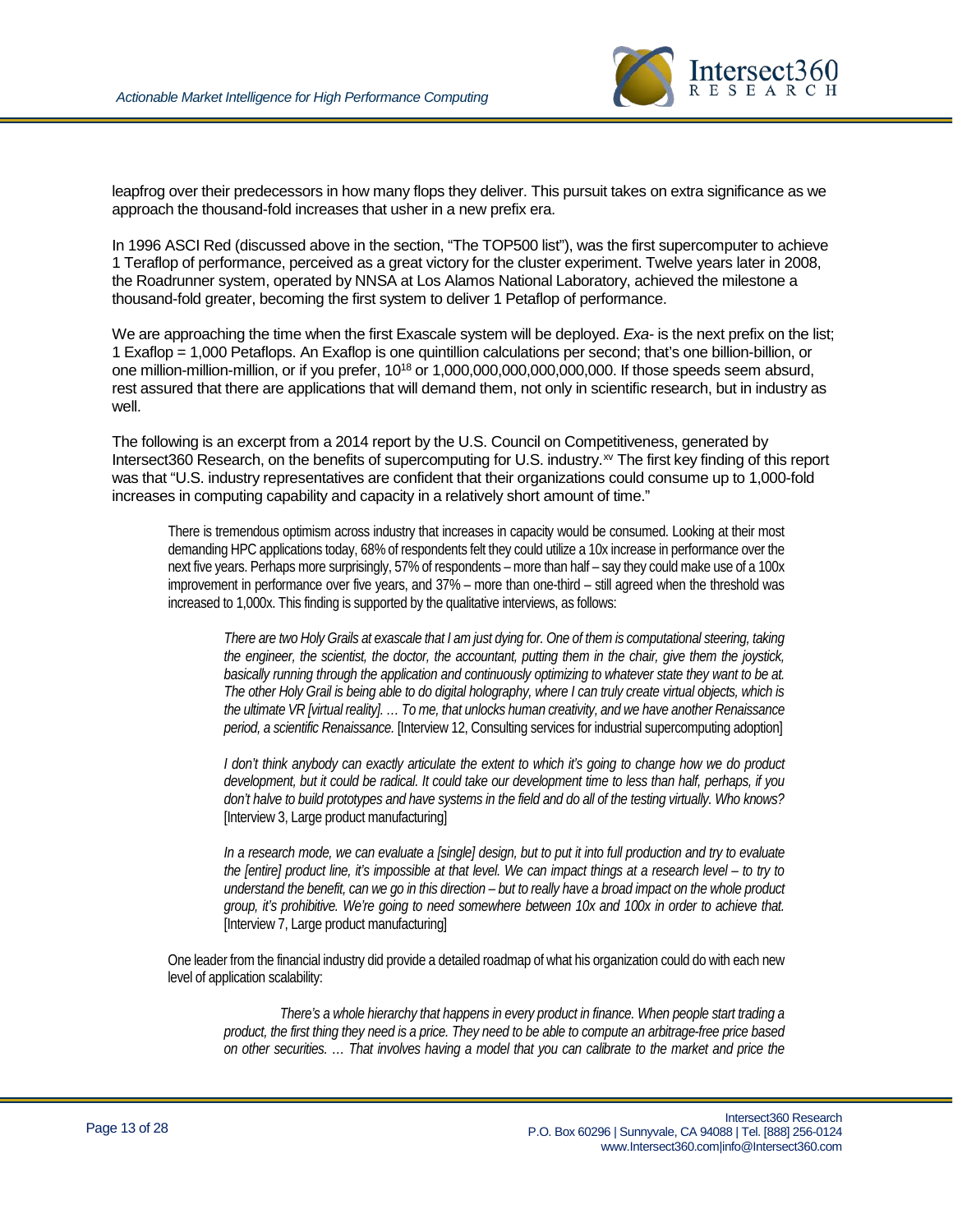

*security. That's one level of computation. If it's a complicated model, it can take significant computing power to do it.*

*Now, the next level up, once you can do that, you want to say, how is the price going to change if the market changes? Now you have to perturb all the market input models, and there could be five or 10 or 20 or 30, and re-compute, so now you're talking about increasing the level of computation you need by an order of magnitude.* 

*And then once you can do that, there's two other directions it goes. Now I want to analyze the strategy that's involving the security, so I want to pull historical data and try running out the strategy using this model every day over the last five years. So now you have a huge amount of computation to run each of these tests, another couple orders of magnitude. And then once you're trading these successfully you*  have a portfolio of them that you need to analyze how the whole portfolios going to behave, so it's another *several orders of magnitude.* 

*As the computing gets faster it makes more things possible. … Once your computing catches up and you can do it on an interactive basis, you can respond to market changes, and it opens up a whole new world. When you have to do your portfolio analytics overnight, then it's a different world than when you can do them in real time, interactively, where I can say, 'Oh, the market moved suddenly. How does that impact my entire portfolio? Can I track my VaR [value at risk] as themarket moves?' That's an innovation that could have a major impact on the markets.* [Interview 2: Financial services]

### *Exa-scale vs. Exa-flops*

While the pursuit of greater levels of performance has been undiminished, one subtle detail has changed. In the industry vernacular, it is common to discuss Exa*scale*, not just Exa*flops*. The word *Exascale* does not have a specific meaning, but its usage is born from the discussion of the usefulness of a supercomputer. What good is an Exaflop if it cannot be attained by any real scientific application? In that vein, *Exascale* can be thought of to mean "having real applications that run at an Exaflop." (In practice, however, many people do not make a distinction, and once any Exaflop supercomputer is built, it is likely that many will proclaim, "Exascale has arrived!")

If it seems inevitable that such a system will be built, and soon, there are nevertheless dramatic challenges to be overcome. Some of the most significant are:

- *Power consumption:* The Sunway TaihuLight system consumes over 15 Megawatts of power for its 93 Petaflops of LINPACK performance. That ratio of 6 Teraflops per Kilowatt is already second-best among the top ten supercomputers in the ranking. (The best in the top ten is the eighth-ranked Piz Daint system at the Swiss National Computing Center, CSCS, which delivers 9.8 Petaflops for 1.3 Megawatts, a ratio of 7.5 Teraflops per Kilowatt.) Even at 10 Teraflops per Kilowatt, an Exaflop system would require a power budget of 100 Megawatts. The U.S. Exascale Computing Project sets a goal of delivering an Exaflop system with a power budget of 20 Megawatts, a ratio of 50 Teraflops per Kilowatt.
- **Reliability:** The more components you add to a system, the greater the odds that one of them will fail. The Sunway Taihulight system contains over 10 million processor cores. If only one in a million fails on a given day, there are 10 failures per day, and that does not take into consideration failures in memory, data storage, or networking. An Exascale system may have an order of magnitude more components than that. Systems of this scale will need to handle individual component failures gracefully, without significantly degrading the system as a whole.
- *Programming:* Considering the underlying hardware changes at play, as well as the increasing diversity and specialization of technologies, this may be the greatest challenge of all. Basic algorithms and programming models need to be revisited for this level of scale, and what works best on one type of supercomputer may not work efficiently (or at all) on another.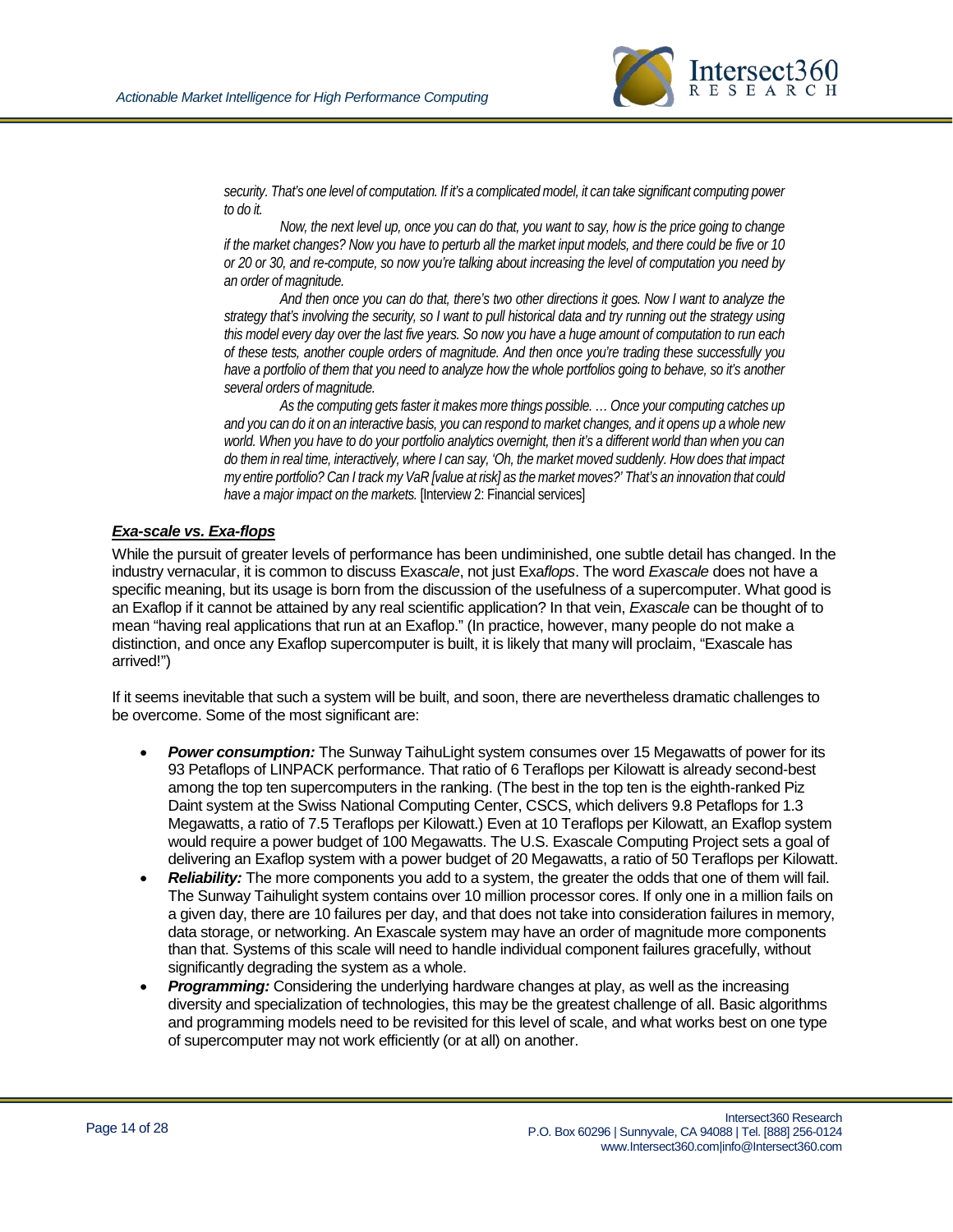

### *Who Will Get There First, and When?*

The Chinese have a substantial edge right now at the zenith of the supercomputing market, and a funded plan to drive to Exascale. There is a good chance that China will deploy an Exascale system (built "in-house") by the end of 2019. Japan previously had an Exascale plan on a similar timeframe, but recent delays mean Japan likely won't achieve Exascale until 2020 or 2021 (likely to be built by Fujitsu).

The U.S. had initially planned to deploy its first two Exascale systems in 2022 to 2023, about three years after the Chinese, with one system based on Intel architecture, and another by IBM with NVIDIA GPUs. In November 2016, the U.S. Exascale Computing Project ratified a strategy to introduce an additional "novel architecture" sooner, by the end of 2021, a full year or more ahead of the originally planned systems.<sup>[xvi](#page-27-15) [xvii](#page-27-16)</sup> In that timeframe, the U.S. would deploy closer to China and Japan. France and Russia could also field Exascale systems in a similar timeframe.

### **Looking Forward**

Looking ahead, there are some technologies and applications that have the potential to provide a discontinuous advancement in the way that HPC is done.

### *Machine Learning / Artificial Intelligence*

Hyperscale companies are using "machine learning" techniques to make significant advancements in artificial intelligence. Deep learning involves two steps: training and inference. In the training step, massive amounts of data are used to analyze patterns. For example, there may be millions of photos that are tagged to indicate "cat," and millions more similarly tagged, "not a cat." The training algorithm sifts through the data to determine the essential elements of a picture that correspond to *cat* or *not a cat*. When confronted with a new picture, the inference algorithm can then come up with the likelihood that there is a cat in the photo, without human intervention.

Based on advancements in machine learning, artificial intelligence is making great leaps forward for consumers and businesses, in applications such as natural speech recognition and autonomous driving. Within the past few years, machines have beaten human experts at games including *Jeopardy!*, Go, and poker.

Today machine learning and AI are predominant in the domain of hyperscale, not HPC, though there are many similarities. The leading researchers in AI are the dominant hyperscale companies, with one notable addition: IBM, which has invested heavily in its Watson technology for "cognitive computing." Several major supercomputing sites are working on AI, and Japan has announced two publicly funded supercomputing projects with AI focuses.

AI has the potential to touch almost any industry, and there are some it may revolutionize. Some of the possibilities are:

- *Medicine:* This is the most "marketable" of AI advancements, as there is a popular demand for technology that can improve and extend people's lives. AI can be used to look across wide databases of symptoms and patient histories to arrive at more accurate diagnoses, especially for rare conditions, and to design personalized courses of treatment. AI can also monitor symptoms to alert medical personnel to important changes in patients' conditions.
- *Finance:* Although less popular than medicine as an avenue for AI, finance is a hotbed of machine learning, as financial services organizations have troves of data that can be used to optimize pricing and investments. Any financial mechanism—whether it is a credit card, a mortgage, or an insurance policy—has a price, often in the form of an interest rate. Rather than dividing customers broadly into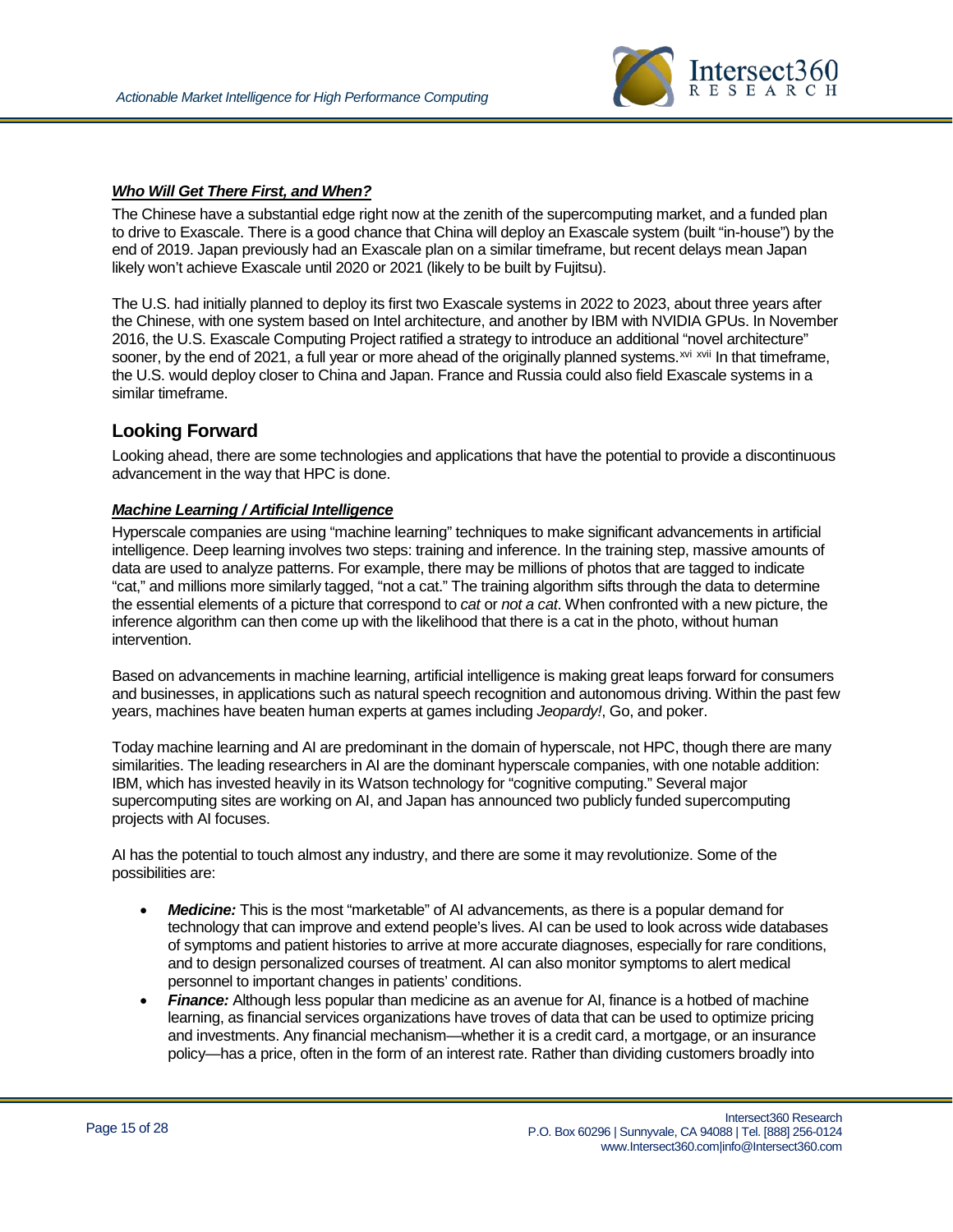

risk categories (known as "tranches"), financial institutions can use machine learning to analyze the individual risk of any consumer, business, or investment, as it changes over time in response to changing inputs. AI can also be used to optimize fraud detection (in credit card transactions, insurance claims, etc.) and to anticipate future changes in market conditions.

- *Retail:* Recommendation engines are already important tools in retail. Most of us have seen messages on our screens with suggestions, "Since you recently bought (or downloaded, or browsed for) *X*, you might also be interested in *Y*." AI can do this more intelligently, across multiple platforms, with a wider array of data, fast enough to include recommendations and special offers at the moment of sale. AI can also be used to analyze and predict sales trends, enabling better inventory management. In the case of food, this can also reduce spoilage.
- **Defense:** Many of the advancements made in AI in research and industry have applications in defense. Most notably, AI can directly improve the analytics of vast amount of intelligence data, which can better enable insights both offensively (where and when to go after a target) and defensively (detecting terrorist activity and predicting attacks). Autonomous drones, robots, and vehicles have obvious strategic military benefits. And AI capabilities could extend to both cybersecurity and cyberattack strategies, whether planning or preventing assaults based on hacking.

### *Quantum Computing*

Quantum computing represents a potential discontinuous advancement in the way supercomputers could be built. In the current model, all computing is based on "bits"—switches that can be off or on, which translate to the 0s and 1s that are the foundation of computation and logic. Eight bits form a byte, which gathered together form the Gigabytes, Terabytes, Petabytes, and Exabytes of information coursing through supercomputers.

Quantum computers are built on subatomic quantum particles, which have the unusual and important characteristic of "superposition"—they can be in more than one state at the same time. These quantum bits, or "qubits" (pronounced "cubits") can be equal to 0 or 1, or both 0 and 1, or any probabilistic combination of 0 and 1. A quantum computer can therefore explore a vastly greater solution space, based on fewer inputs.

The potential of quantum computing has been touted for many years, including recognition at the national level. Beginning in 2002, the High Productivity Computing Systems (HPCS) initiative under the U.S. Defense Advanced Research Projects Agency (DARPA) recognized the need for advancements in supercomputing that would "fill the [h](#page-27-17)igh-end computing technology and capability gap" until the future promise of quantum computing.xviii

There are formidable challenges to building a quantum computer, well beyond mere expertise in quantum dynamics. The quantum particles need to be isolated, held in place, controlled, and measured, free from cosmic interference. To achieve this in a research setting is daunting; to do it commercially is harder still.

In 2007, D-Wave announced the first commercial quantum computer. It is uses "quantum annealing" techniques, which some have criticized as not fulfilling the full promise of a supercomputer based on "quantum entanglement." In short, the quantum annealing technology is most useful for exploring independent paths in a solution space, as each qubit seeks a low-energy point. (Imagine dropping marbles over an uneven surface. Each marble will roll to a local low point. The more marbles you drop, the greater the chances that at least one of them will find a path that rolls to the lowest point on the entire surface. This point is the "optimal solution" for the space.) D-Wave has sold a few systems, including to Google and NASA Ames Research Center, who are collaborating on the technology. The current D-Wave systems scale up to 2,000 qubits.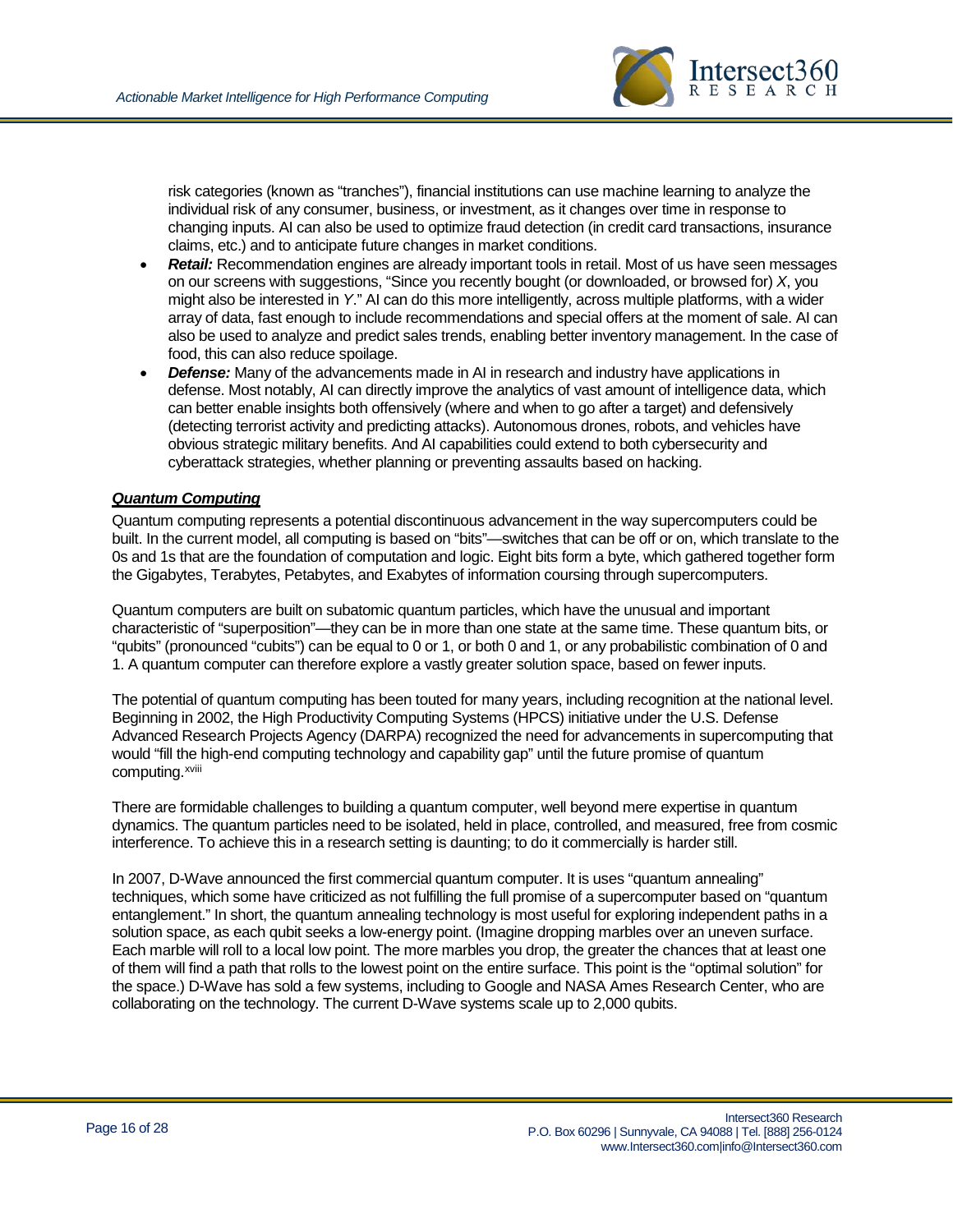

In March 2017 (less than two weeks before this testimony date), IBM announced the commercial availability of a "universal quantum computer," which utilizes "pairwise quantum entanglement," meaning any two qubits can be linked to each other's states. According to IBM, a system of *n* qubits is therefore capable of fully exploring a solution space with *2n* possibilities. Its current system of 5 qubits can therefore be programmed to look at 32 (*25*) possibilities in a space. If that seems small, consider that IBM also says it will have systems with up to 50 qubits "within a few years," which would be on pace to exceed current supercomputing capabilities for some categories of problems, *if* the technology works and it can be programmed.

Even in the most aggressive case, quantum computing will not displace conventional computing in the current planning horizon. At best it will provide a way to solve problem types that are not well-suited to current computing architectures. The first areas for quantum computing will be applications that take relatively few inputs, explore a large possible set of solutions, and provide few outputs. Playing chess is a metaphor for this type of application, but there are potential real-world scientific applications in materials science, biotechnology, and possibly also encryption (or decryption, as quantum computing might excel at factoring large numbers).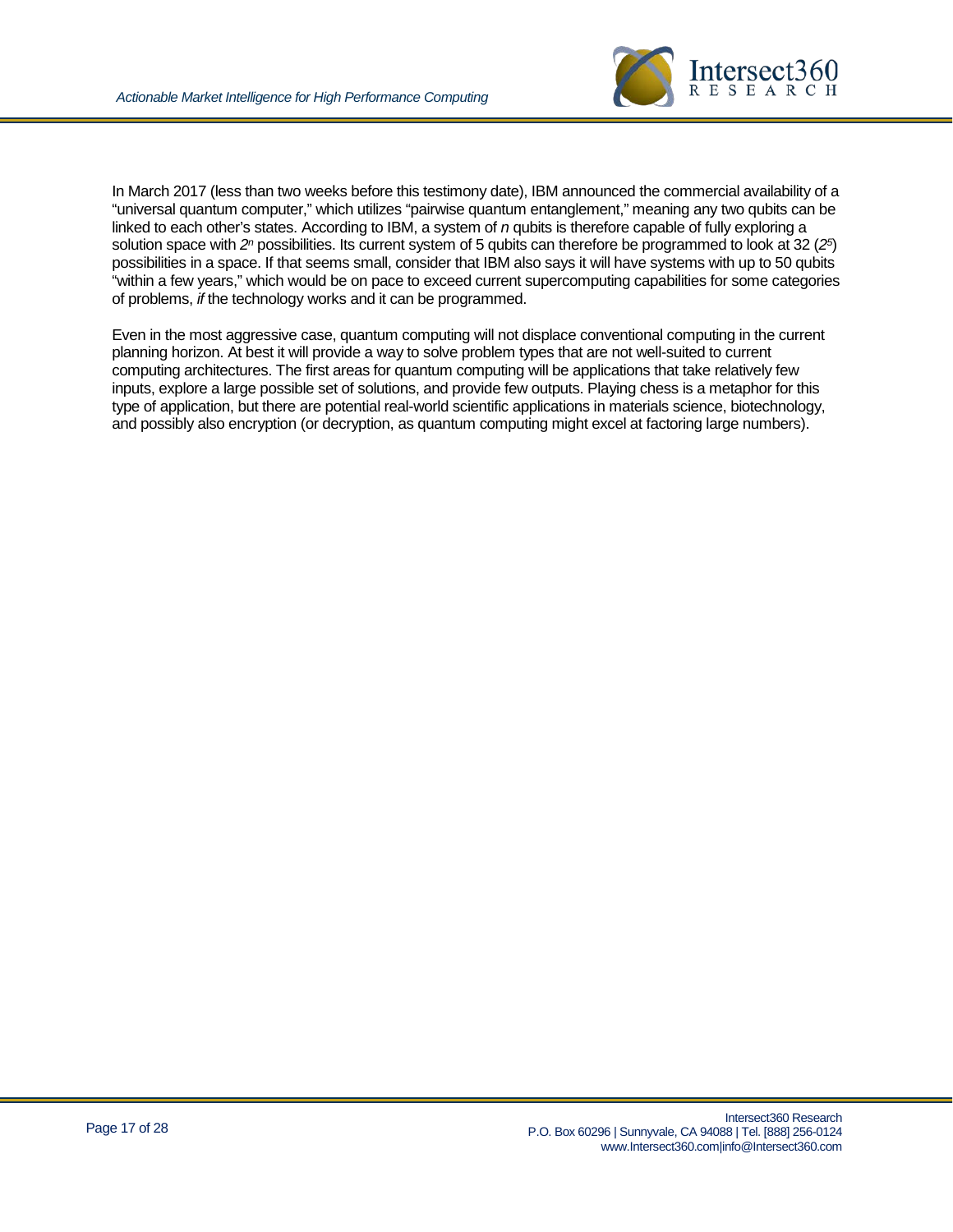

## **HPC INVESTMENT IN THE U.S., CHINA, AND REST OF WORLD**

Throughout most of the history of supercomputing, the U.S. has been the dominant leader. Most of the vendors of key technologies have been U.S. companies, and U.S. national labs have been at the forefront of supercomputing research. Throughout industry and academia, the U.S. dominates in HPC usage.

However, access to HPC technologies is no longer rarified. Anyone with the budget (including capital budget, facilities, and human expertise) can build a supercomputer, from component technologies that are readily available. In the past, the U.S. was able to limit access to supercomputers through export controls. Today, individual technologies can be controlled, but there are alternatives available.

The Chinese program to build its national supercomputing efforts comes at a time when the model of how to build supercomputers is changing. With a paradigm shift, it is possible for one region to leapfrog ahead of another, even when it has been behind. As a metaphor, consider the revolution with mobile communications. A nation with limited telephone landline infrastructure could suddenly bound ahead in mobile with a well-timed investment. Such is the potential with supercomputing today. If Exascale systems look different from current systems, particularly in how they are programmed, then it is possible to essentially "come from behind" with timely investment. This section looks at the current supercomputing policy, strategy, and investment in the U.S., China, and the rest of the world.

## **Supercomputing in the United States**

At a national level, current investment in new supercomputing technologies flows predominantly through DOE, including the DOE Office of Science and the NNSA. DOE national labs have been a focal point for supercomputing for decades, and that focus continues through the U.S. Exascale Computing Project.

A current collaboration known as CORAL (Collaboration of Oak Ridge, Argonne, and Livermore) is pursuing three "pre-Exascale" systems, using two different approaches. The supercomputers at Oak Ridge National Laboratory (ORNL) and Lawrence Livermore National Laboratory (LLNL) are based on IBM POWER technology and accelerated with NVIDIA GPUs<sup>[xix](#page-27-18)</sup>, while the deployment at Argonne National Laboratory (ANL) uses Intel technology, with Cray as a system integration partner.<sup>[xx](#page-27-19)</sup> All three systems are planned to deliver over 100 Petaflops of performance, with target power budgets of 10 Megawatts.

These deployments highlight the competitive rift that has formed between the U.S. supercomputing vendors, which are now in two predominant camps. Intel is at the nexus of one camp, with system integration partners that will build scalable systems on Intel technologies, including its processing elements (both CPUs and FPGAs), interconnects (OmniPath and Ethernet), and accompanying software elements. The other camp is centered on IBM, which has its own systems and processors, and partners with other natural competitors to Intel in areas like accelerators (NVIDIA GPUs) and networking (Mellanox InfiniBand). Most technology vendors will feel pulled toward one camp or the other.

### *Current Program Investments*

In the pursuit of Exascale technologies, the DOE Office of Science has synthesized the Exascale Computing Project (ECP). (The ECP supersedes the previous Exascale Initiative, also under the Office of Science, which included "Design Forward" and "Fast Forward" grants for companies designing next-generation technologies that could enable Exascale computing.)<sup>[xxi](#page-27-20)</sup> As noted above, the U.S. had planned to field its first two Exaflop systems in 2022 to 2023, based on the CORAL "pre-Exascale" architectures, approximately three years behind China. A newly ratified plan would deliver an Exaflop system in 2021, based on a "novel architecture,"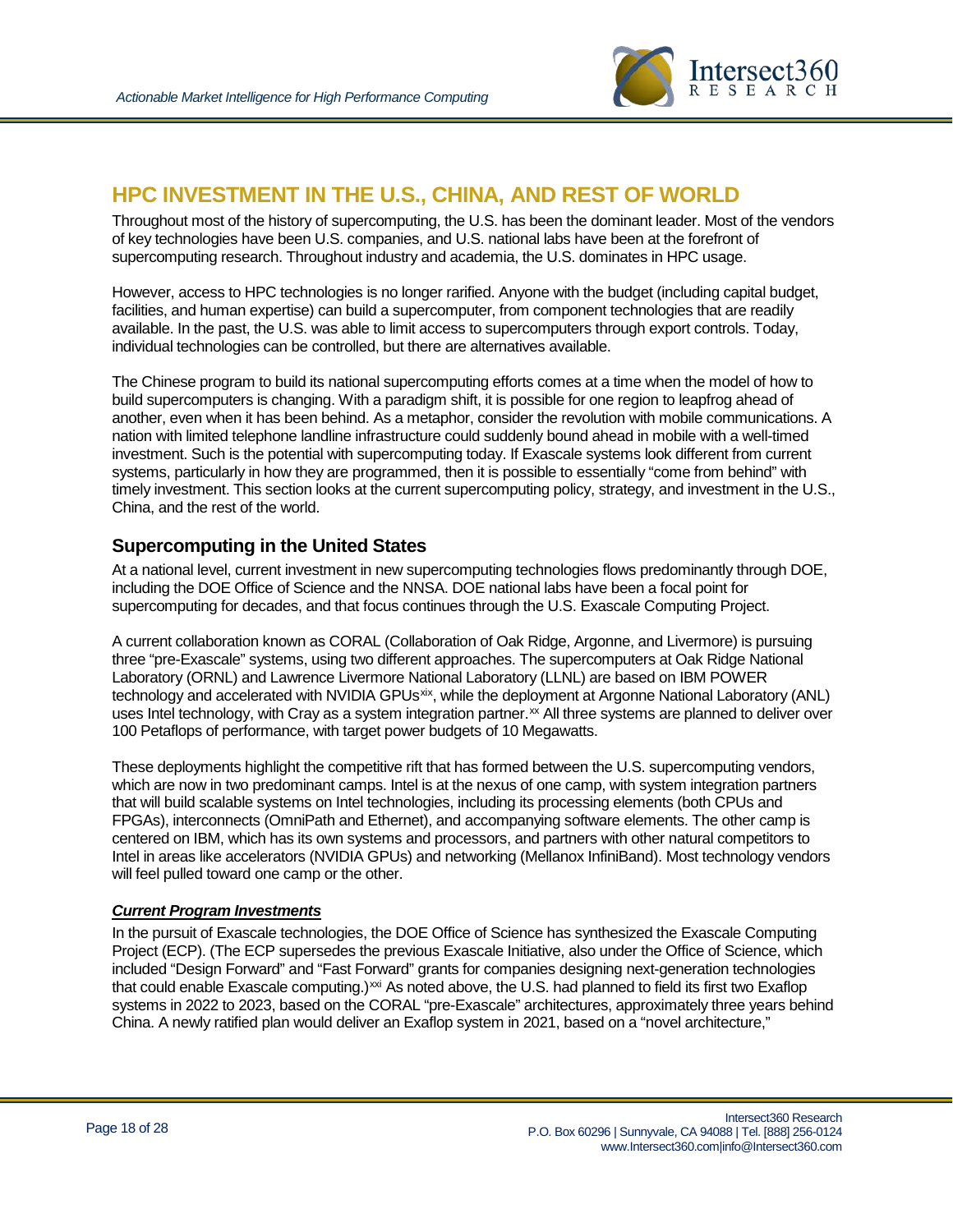

presumably different from the two CORAL architectures already planned. (ARM architecture is a strong possibility, which would be similar to Japan's plan, in roughly the same timeframe.)

The ECP has stressed Exa*scale* over Exa*flops*, with focus areas in hardware technology, software technology, application development, and Exascale systems<sup>[xxii](#page-27-21)</sup>. For the CORAL systems and their follow-ons, the rationale has been that if the U.S. is not going to reach an Exaflop first, then it will at least do it better, with more efficient, general-purpose systems serving a wider range of scientific applications. While this argument is not without merit, it has also been subject to debate, ceding a multi-year head start to other countries, which would not hold still in the interim.

The new novel-architecture plan brings the U.S. timeline closer to China and Japan, but questions arise as to whether any Exa*scale* considerations are being sacrificed with the new machine. A new architecture will have less software readiness than an established one, and it is being introduced a year sooner. Our analysis is that the added deliverable will reduce pressure for the U.S. to deliver an Exa*flop* sooner, while still allowing the CORAL successors to move forward.

Additional national funding for HPC in the U.S. flows through the Department of Defense (DoD), the National Science Foundation (NSF), the National Oceanographic and Atmospheric Administration (NOAA) under the U.S. Dept. of Commerce, NASA, and the National Institute of Health (NIH).

The DoD HPC efforts, through the DoD HPC Modernization Program, are consolidated primarily into four major DoD Supercomputing Resource Centers (DSRCs): U.S. Army Research Laboratory, U.S. Naval Research Laboratory, Wright Patterson Air Force Base, and the Engineer Research and Development Center (ERDC) of the U.S. Army Corps of Engineers. Previously two additional DSRCs received funding—the Maui HPC Center (MHPCC) in Hawaii and the Arctic Region Supercomputing Center (ARSC) in Alaska—but these were dissolved in 2015.

NSF and NIH grants fund HPC at academic sites. Some of the largest and most significant academic supercomputing labs in the U.S. are the National Center for Supercomputing Applications (NCSA) at the University of Illinois, the Texas Advanced Computing Center (TACC) at the University of Texas, and the Pittsburgh Supercomputing Center, which is a joint collaboration between Carnegie-Mellon University and the University of Pittsburgh.

Changes in funding can of course happen at any time, particularly with shifts in power between political parties in Congress or in the White House, or in response to changes in national or global economic conditions. That said, supercomputing programs have often enjoyed bipartisan support in the U.S., due to the multi-purpose links to scientific research, to industrial advancement, and to national security.

### *Foreign Vendors in the U.S.*

The U.S. supercomputing efforts are not reliant to any significant extent on technology from vendors based outside the U.S. A complete, best-of-breed supercomputer can be built exclusively from technology from U.S. based vendors, with multiple options. That said, the major vendors are all multi-national companies. Intel, IBM, HPE, and Dell EMC (among others) all have major operations in China. Processing elements are often fabricated in China.

At the system level, foreign-based companies like Lenovo and Huawei have trouble competing for U.S. government-funded supercomputing acquisitions. However, they compete on more even footing for commercial HPC business.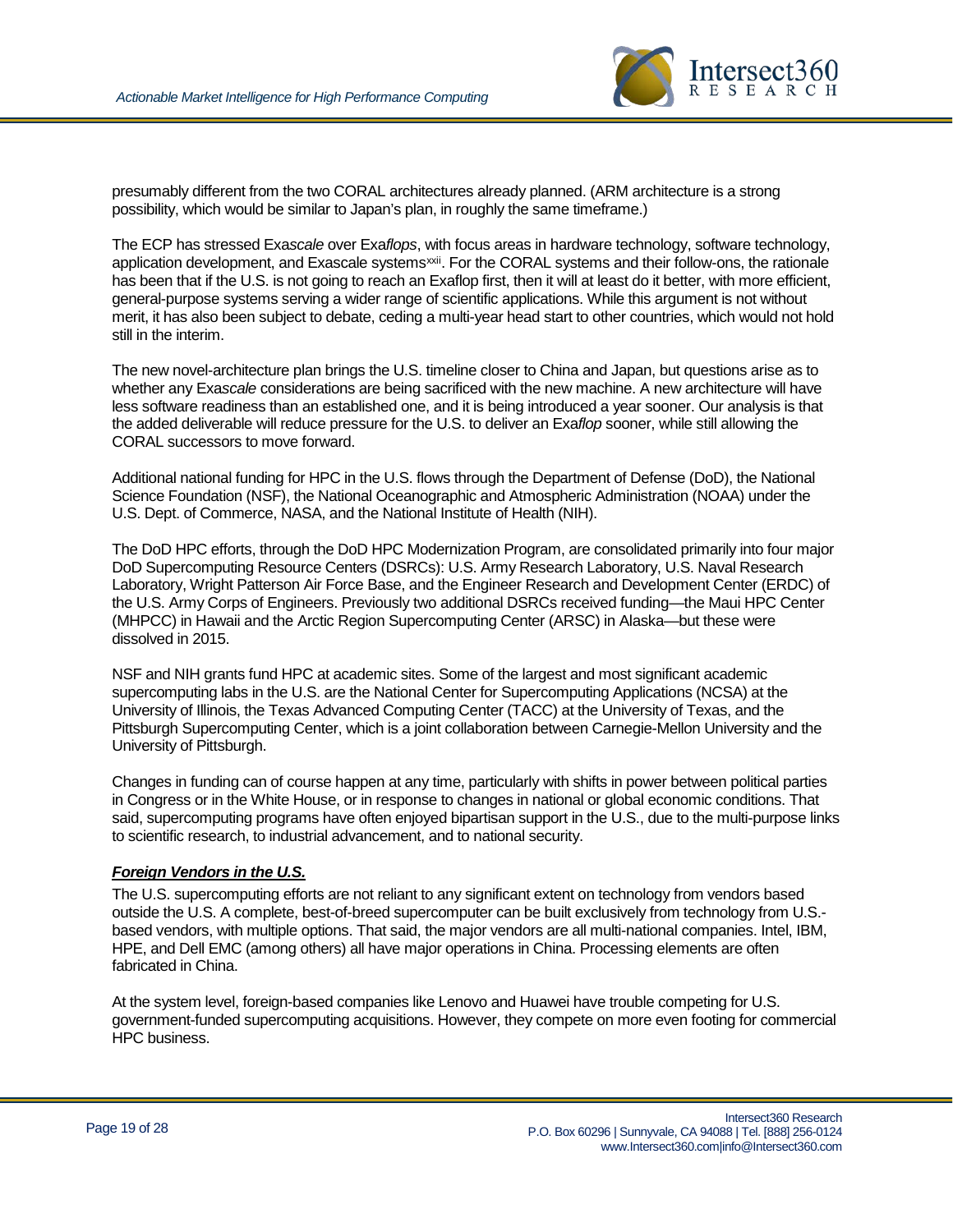

## **Supercomputing in China**

As established above, China has undergone a surge in supercomputing investment in recent years, to the forefront of achievement worldwide. China currently hosts the two most powerful supercomputers in the world by LINPACK (TOP500) performance, and the Sunway TaihuLight is five times more powerful than the most powerful supercomputers in the U.S. Put another way, the top two supercomputers in the U.S. *combined* achieve only roughly the same performance as the *second-most* powerful system in China.

The Chinese market is notoriously difficult to penetrate—even to monitor it, let alone to sell into it. It is neither a free-press nor free-speech society, and we are often left to make inferences from what we can observe. It is possible that China has other classified supercomputers that are not known to the TOP500 list or to the world at large. (For that matter, this is possible in the U.S. or other countries too.) But in the case of the Chinese market, we believe it is more likely that the supercomputers we know about are also serving government interests. A supercomputer that is configured and advertised to serve weather and climate modeling, for example, might also serve nuclear simulations. Intersect360 Research assumes that these Chinese national supercomputing centers serve both defense and scientific research purposes.

### *Current Program Investments*

The Chinese supercomputing programs are neither as well-communicated nor as well-known as their U.S. counterparts. The Chinese government usually works on 10-year cycles. We initially questioned whether the current Politburo would support supercomputing to the extent of the previous one, which funded the original Tienhe ("Milky Way") supercomputer and its follow-on, Tienhe-2, which was installed after the changeover in power. Our assessment is that the level of investment has been at least stable, and may be increasing. Under its current administration, China seems determined to be the world leader in supercomputing technologies.

As part of this strategy, China is intentionally decreasing its reliance on imported technologies. The Tienhe supercomputer used Intel processors, integrated by Inspur. (Within China this was viewed as a Chinese system; outside China it was viewed more as an Intel system integrated in China.) Recently the U.S. government blocked certain processing technologies from export to Chinese supercomputing labs, due to the revelation that they were indeed conducting nuclear simulations.<sup>xxiii</sup> [T](#page-27-22)hese export restrictions included the Intel processors slated for Chinese supercomputing upgrades.

This action by the U.S. government may have had unintended consequences. The planned upgrades were certainly delayed, but in the interim, the Chinese government increased its focus on domestic microprocessor technologies, including the Sunway processor. It is difficult to say for certain whether the TaihuLight system would be more powerful or more efficient using Intel processor technology, but what is certain is that the Chinese initiatives can no longer be thwarted by U.S. export control.

The area in which China may lag the furthest behind other countries is networking. As noted above, the Sunway TaihuLight system incorporated networking chips purchased from Mellanox. Although the official statement is that the Chinese developed a unique network based on those chips, we assume that the technology is effectively InfiniBand, or something very much like it, and that the Chinese government could not have built an efficient, high-performance system interconnect without these chips, at least not in a similar timeframe.

The most important distinction of the Sunway TaihuLight may be that it was *built*, not *bought*. That is to say, the supercomputing centers themselves designed the components and integrated them. It is not clear to what extent the resulting systems might eventually be commercialized for sale inside or outside China. This presents an interesting ramification to consider: When private U.S. companies design supercomputing systems or technologies, they seek to sell them in as broad a market as possible, inside or outside the U.S. Many other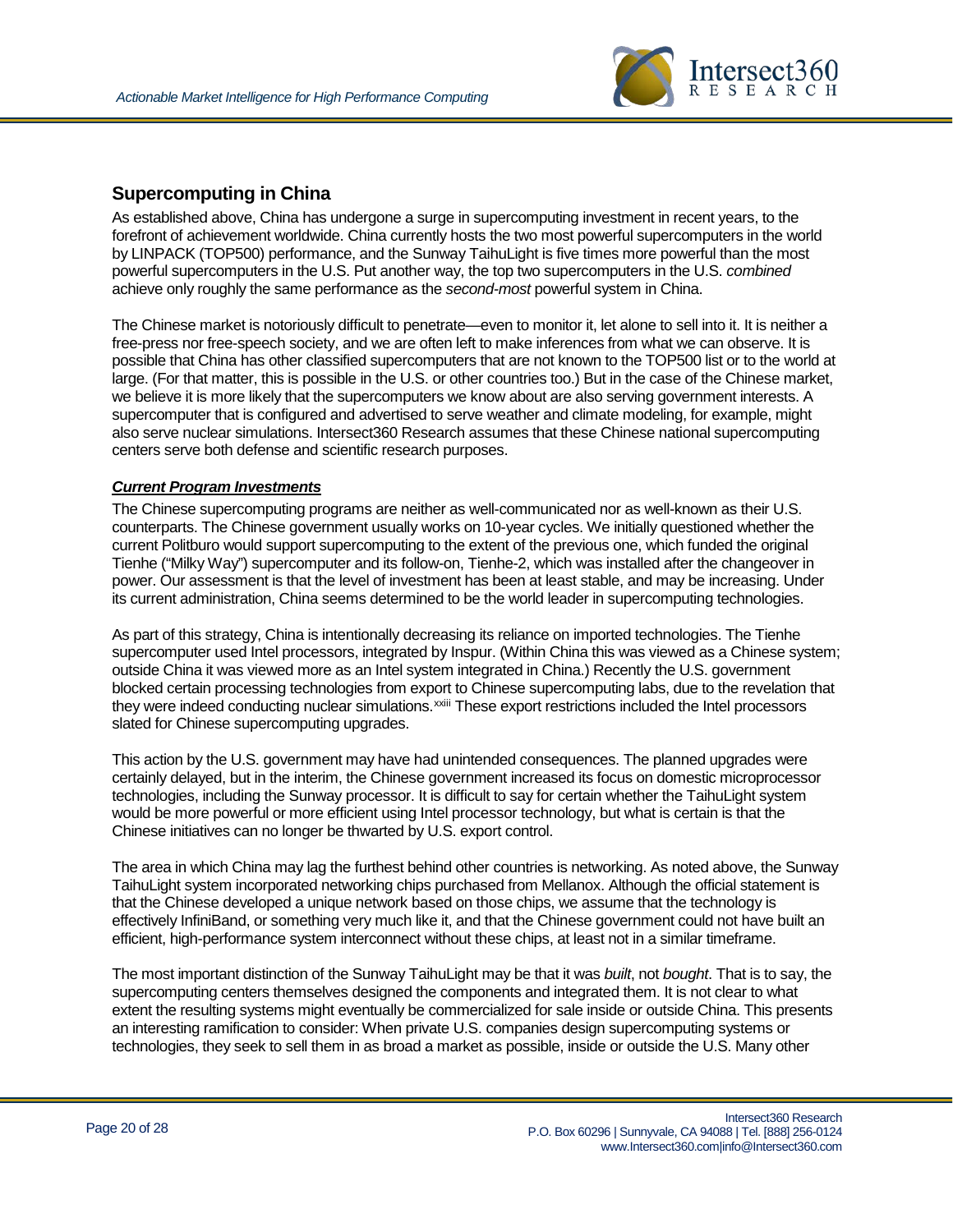

countries thereby benefit from the investment. But China is a relatively closed economy, and if the Chinese government designs a supercomputer that is better than any other, even if only for selected purposes, then it is not certain that technology will ever be available to anyone else.

One final point about the Chinese supercomputing strategy is that over time is has leaned more toward centralization than decentralization. Rather than pursuing a strategy that would put HPC resources into individual companies and researchers, we find it likelier that the Chinese government would create programs of access to centralized resources.

### *Foreign Vendors in China*

U.S.-based technology vendors perceive China as a market with tremendous growth potential, and many have invested in strong Chinese presences to capitalize on it. The competitive dynamic mirrors that in the U.S. Companies like IBM, HPE, and Dell EMC can compete for corporate business, but they have little access to government bids versus system vendors based in China. Inspur is the market share leader for HPC systems deployed in China.

### **Notable Supercomputing Strategies in Other Countries**

The U.S. and China are not the only two superpowers in supercomputing. This section provides a brief analysis of some other considerations at national levels.

### *Japan*

Not long ago, Japan (not China) was the dominant supercomputing force in Asia, and Japan is still among the world leaders today. From 2002 to 2004, Japan's "Earth Simulator," a multi-agency supercomputer built by NEC and designed specifically for global climate and ocean modeling, was recognized as the most powerful supercomputer in the world. More recently, the "K" supercomputer, built by Fujitsu at the RIKEN Advanced Institute for Computational Science, was the world's fastest supercomputer in 2012, and the first supercomputer to top 10 Petaflops on LINPACK. The K computer is still the seventh-fastest in the world in the current ranking.

Today Japan is charting its path toward Exascale computing with a "Post-K" architecture from Fujitsu. Previous Fujitsu supercomputers have been based on SPARC processors, a variety of RISC 64-bit processors pioneered and promoted by Sun Microsystems. Moving forward, the Post-K systems will be based on ARM processors, which can be viewed as native Japanese technology since SoftBank's acquisition of ARM Holdings in 2016. Fujitsu is also noteworthy in that it continues to pursue its own custom interconnect technology, called "Tofu," rather than relying on Mellanox InfiniBand, Intel OmniPath, or another networking technology.

Japan at one point announced plans to deploy an Exascale system in 2019. Recent delays make 2020 or 2021 a more likely target. At this pace, Japan will likely be the second country with a supercomputing lab at an Exaflop, after China.

### *France*

Among European countries, France is most notable for having a native supercomputing vendor, Bull (now a brand within Atos), that is capable of fielding an Exascale system in the next few years. The likeliest customer would be CEA, the French national atomic energy commission, though Bull could as easily sell its systems in other European countries. At one point, public statements implied that such a system might be deployed as early as 2020.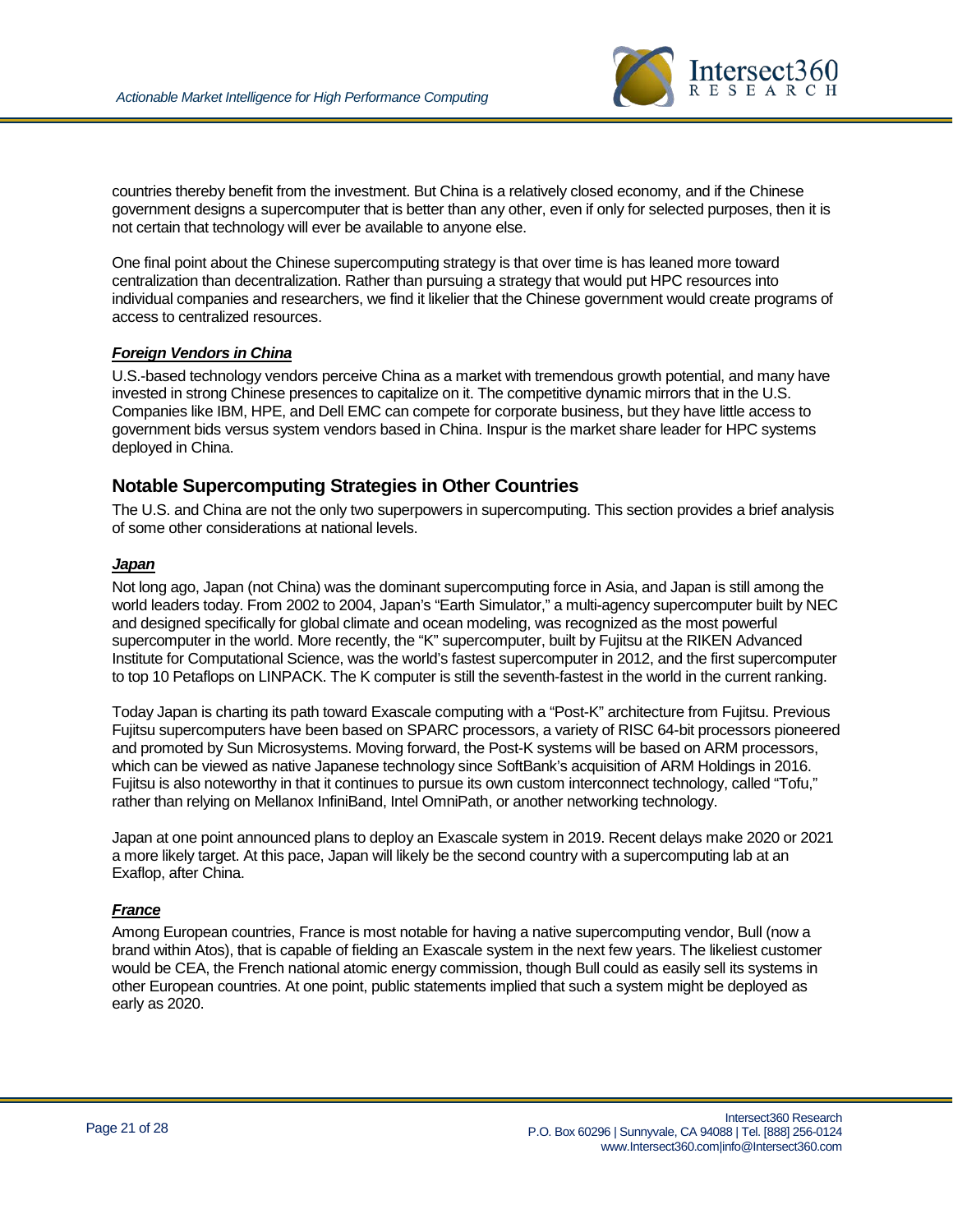

The Bull architecture leverages processing elements from Intel, but like Fujitsu in Japan with its Tofu interconnect (and Cray in the U.S., with its Aries interconnect), Bull is pursuing its own system networking technologies, called BXI (for Bull eXtreme Interconnect).

### *Russia*

Russia is worthy of special inclusion specifically because it has a native vendor, RSC Technologies, that has stated it would be capable of fielding an Exascale system in a timeframe similar to other national initiatives, if it had a customer. The likeliest buyer would be Moscow State University, which currently hosts the most powerful supercomputer in Russia, but we know of no confirmed, funded plan or timeframe. The RSC architecture uses Intel processors and no custom interconnect. Within Russia, RSC competes with T-Platforms, which previously dominated the Russian supercomputing market, but which was set back greatly by a temporary U.S. ban on its use of American-influenced technologies.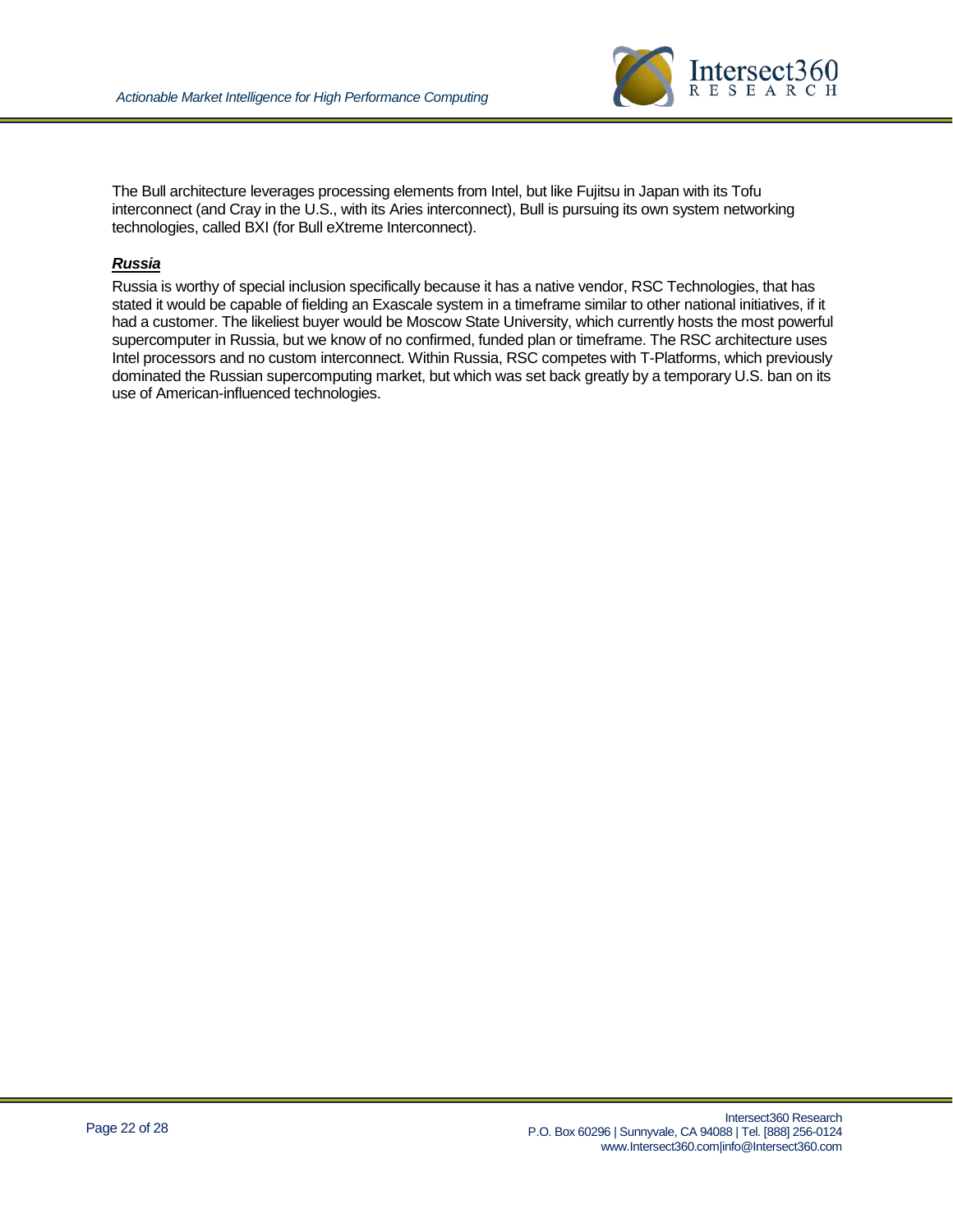

## **CONCLUSIONS AND RECOMMENDATIONS**

Supercomputing is vital not only to scientific research, which benefits the world, but also to the U.S. economy, in areas such as manufacturing, energy, pharmaceuticals, and finance, as well as to national security interests. For most of the history of the HPC market, the U.S. has not only been dominant in both the usage and the production of supercomputing technologies, but also it has had the ability to selectively limit the export of supercomputing capabilities to other countries if desired.

As supercomputing architectures are evolving and specializing, new paradigms need to be developed along with them. Exascale systems will require different programming, different management, and different stewardship than their predecessors. The hyperscale market will influence this path, as will the attendant rise of artificial intelligence. In short, the rules of the game are changing.

The U.S. should not underestimate the capability or potential of Chinese supercomputing initiatives. If the systems are built, many brilliant scientists will go to work to find innovative ways to use them for scientific research, which in turn begets advancement in other areas. Furthermore, the U.S. administration should see that attempts to limit Chinese development through export regulation have been counterproductive; the immediate result was to boost China's own domestic technologies.

While the U.S. still leads by far in the most straightforward market share metrics of production (vendors, supplyside) and consumption (buyers, demand-side), industry indicators show the U.S. is falling behind in the leading edge of advancement, and simultaneously losing the ability to rein in other countries via export control. Chinese leadership has apparently recognized the relationship between HPC and economic growth and has set forth on a program to drive the country into a leadership position. The best response to this new challenge is to continue if not increase national support for HPC at all levels.

The great strength of the U.S. is its economy and the strength of its private sector. National supercomputing efforts are essential to motivating investment at the high end. From that point, U.S. companies excel at seizing opportunities to drive markets forward.

Against these strengths, the top limitations to Exascale deployments are software and skills. If we do build a system, how will we use it? A key feature of the ECP is its emphasis on co-design, finding end-user stakeholders to collaborate on the design of next-generation supercomputing technologies, bolstered by government funding.

Beyond the continuance of ECP, we offer the following recommendations:

- *National initiatives in low-level software tools and programming models, together with stakeholders in industry and academia.* While individual applications must be tailored to specific architectures and may be of interest to a limited audience, there is some software functionality that would be of broader benefit. This includes programming models—the methodologies with which application engineers get their ideas to scale on large machines—and work on common tools and algorithms, such as math libraries, which benefit multiple applications. This type of work is not flashy—it is hard to get the public excited about linear algebra implementations—but the downstream benefit to multiple domains is a major payoff.
- *Government-funded partnerships between industry and academia.* The skills gap is a significant problem across the HPC industry. There is a scarcity of engineers, and much of the talent is more attracted to work in hyperscale industries. If more HPC skills were introduced in academic science and engineering programs, government programs could connect the students with organizations in need of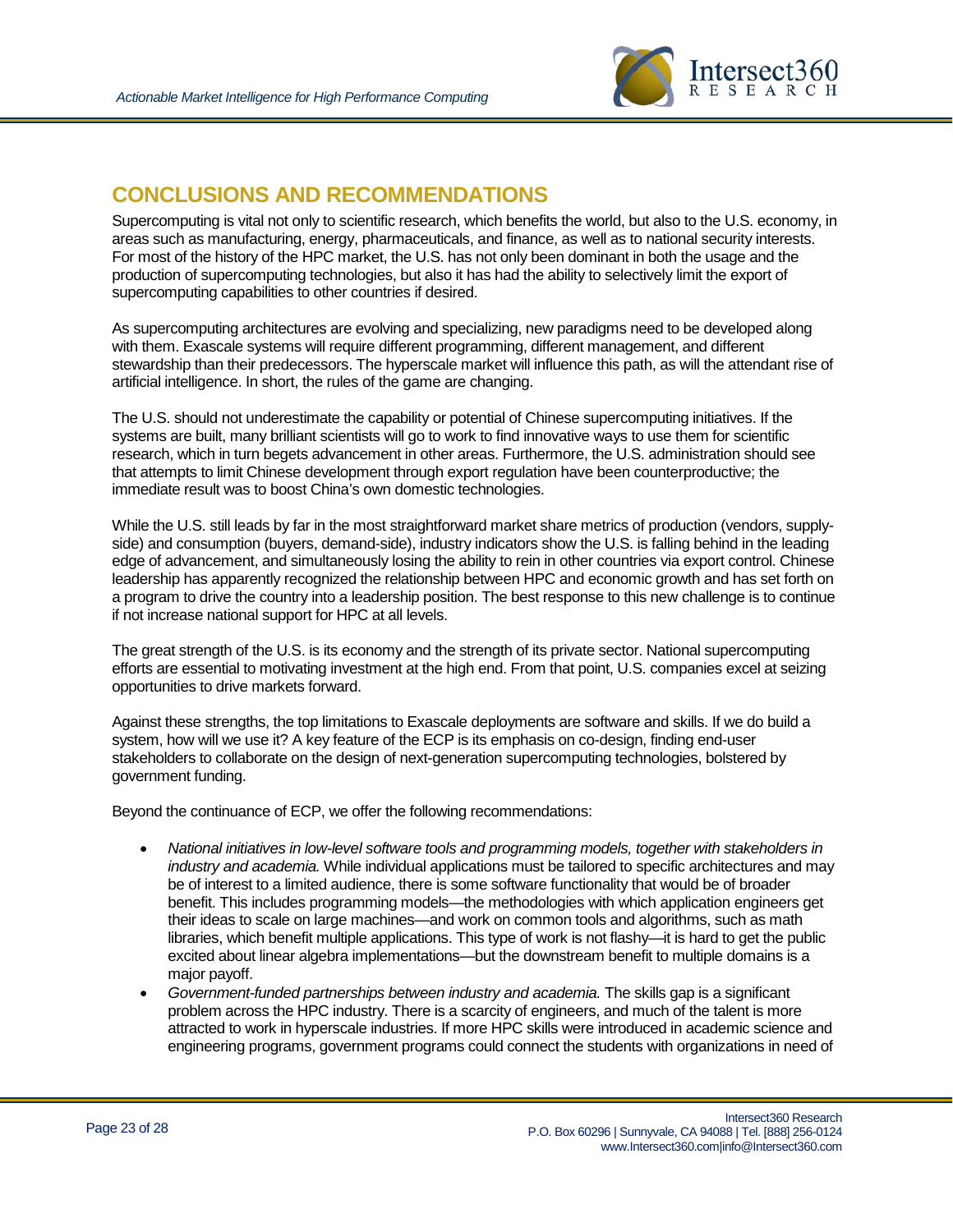

their skills. Coursework could be designed such that the student is working on actual models as part of their course of study, at no cost to the participating company or organization. By the time the students join the workforce, they have learned valuable skills, become knowledgeable in a potential hirer's products or process, and provided a valuable service, even if they choose to do something else. For participating organizations, they get access to HPC skills (albeit entry-level ones) with little to no cost or risk, and access to a pre-trained employee if they choose to hire.

• *Ongoing pursuit of next-generation technologies.* As noted throughout this statement, supercomputing is an industry of change. Beyond the leading vendors mentioned at various points, there are countless startups in pursuit of game-changing ideas, one of which might turn the industry on its head in five, ten, or 20 years.

Regardless of these recommendations, the HPC market will continue, powering new innovations and ideas around the world. Supercomputers today are close to a million times more powerful now than they were 20 years ago. In another 20 years, they could be a million times more powerful still. The leaders in supercomputing will be the ones that do not rest on their achievements, but rather continue to chase the next challenge over each new horizon.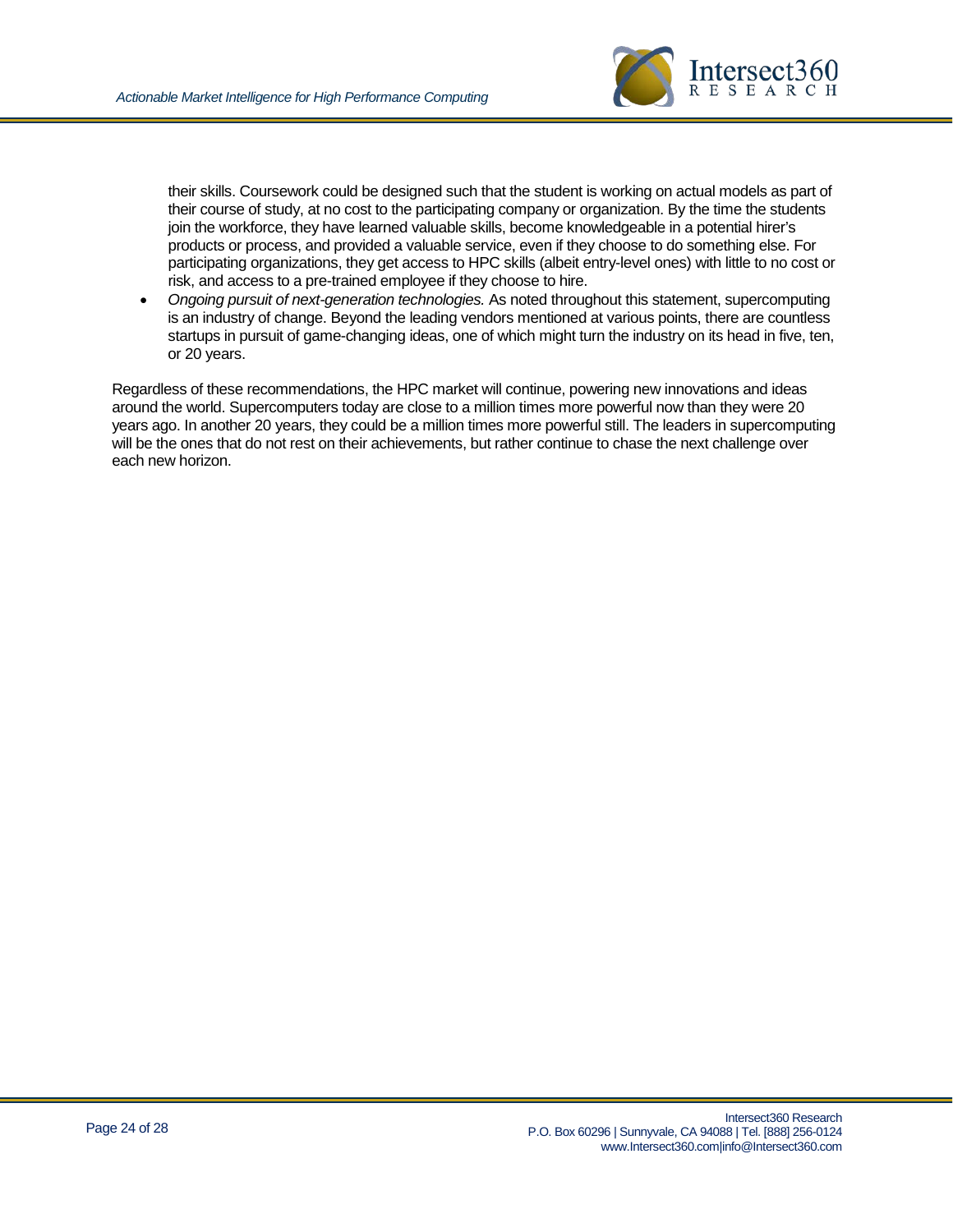

## **APPENDIX A: QUESTIONS FROM USCC**

Mr. Snell has submitted this statement in response to the following questions from USCC. Intersect360 Research Chief Research Officer Christopher G. Willard, Ph.D., contributed to this analysis. Data from Intersect360 Research surveys and forecasts has been included where relevant.

## **Question 1**

Briefly describe the current status of high performance computing including both hardware and software and its applications. What is driving developments in these areas? How are artificial intelligence, next-generation semiconductors, deep learning, and big data playing a role in further advancements? How will advancements in high-performance computing affect a country's military capabilities and global competitiveness?

## **Question 2**

Compare and contrast U.S. and Chinese technological capabilities and pace of innovation in high-performance computing. To what degree does Chinese high-performance computing demonstrate improvements over foreign systems and breakthroughs in technology? In what areas, is the United States still a technological leader?

## **Question 3**

Briefly describe China's major industrial policies and plans supporting the development of its high-performance computing sector. How is the Chinese government implementing these plans and building its domestic capabilities in high-performance computing? What kinds of support (financial, regulatory, etc.) has the Chinese government provided to its domestic firms, research institutes, and universities? How much funding has the central and local governments allocated to support this sector? What is the role of technology transfer, licensing and other arrangements for sharing intellectual property, overseas investments (angel, greenfield, etc.), acquisitions (mergers and acquisitions or joint ventures), and recruitment of leading academics and overseas talent in enhancing China's advancements? Overall, how successful have those efforts been? What are the remaining challenges?

## **Question 4**

Assess U.S. firms' operations in China and U.S. firms' business strategies to supply China's high-performance computing sector. What share of Chinese high-performance computing market do U.S. firms account for? How dependent are U.S. firms on the Chinese market? Which markets are the greatest opportunities for foreign market participation, and why? Which markets are the most restrictive, and why? Do foreign firms face any unfair or discretionary limitations (e.g., localization requirements, regulations, etc.) or technology transfer expectations? How are U.S. and other foreign firms coping with those restrictions, and what, if anything, should the U.S. government do about it?

## **Question 5**

Assess the implications of China's high-performance computing development for the United States. How will these developments affect U.S. global competitiveness and technological edge? How will these developments affect U.S. military superiority and U.S. power projection capabilities? What restrictions (export controls, etc.) has the U.S. government placed on U.S. firms competing in China's market, and are these restrictions necessary? How effective have these restrictions been? How should the U.S. government balance its commercial and national security interests in high-performance computing?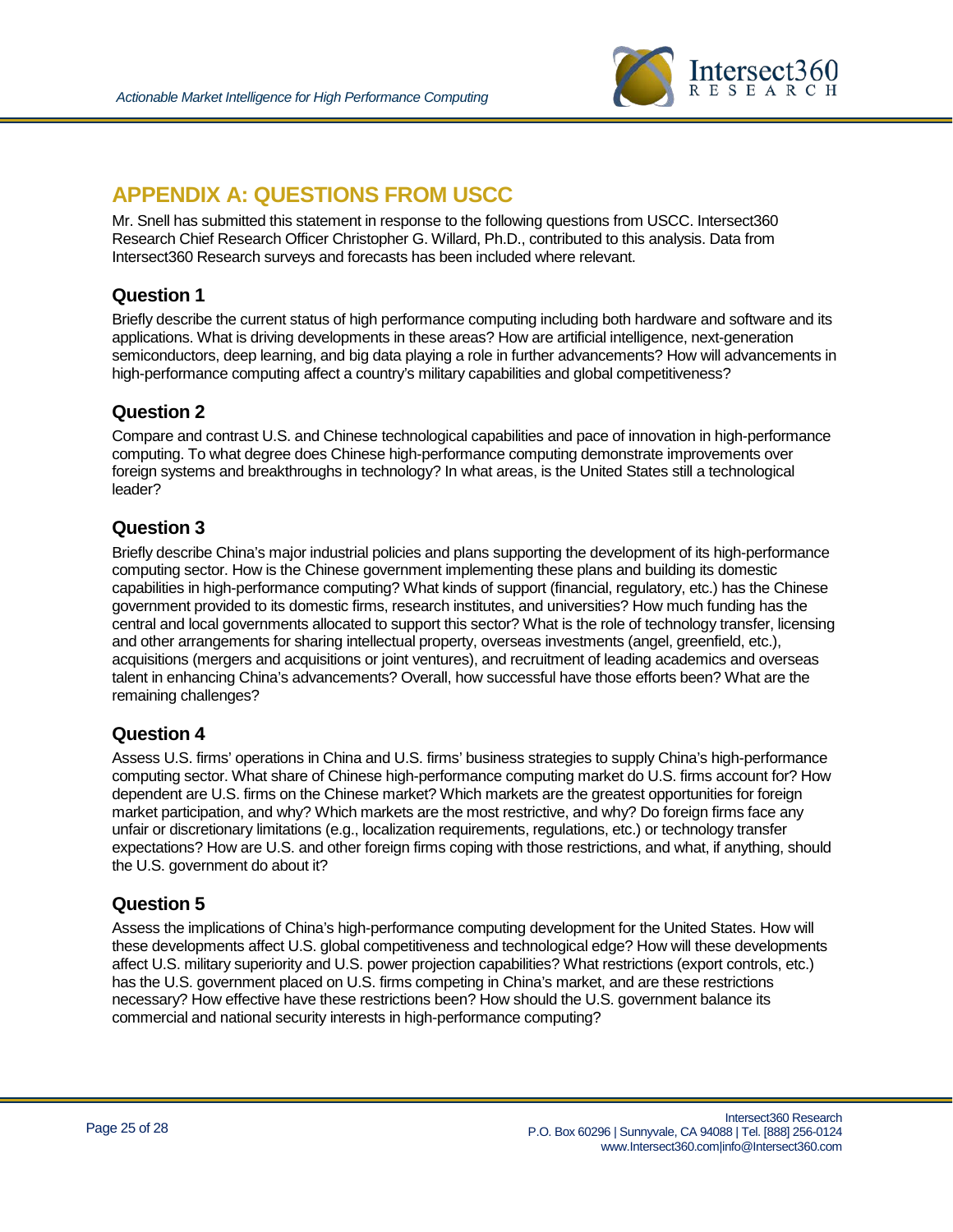

## **Question 6**

Assess how the United States can maintain its strategic advantage in high-performance computing going forward. How has the U.S. government supported the development of high performance computing in the United States? How could the U.S. government help the United States maintain its strategic advantage in highperformance computing and ensure high-paying jobs in these fields and research and development centers are located in the United States?

## **Question 7**

The Commission is mandated to make policy recommendations to Congress based on its hearings and other research. Assess the implications of China's high-performance computing for United States. What are your specific recommendations for legislative and administrative action?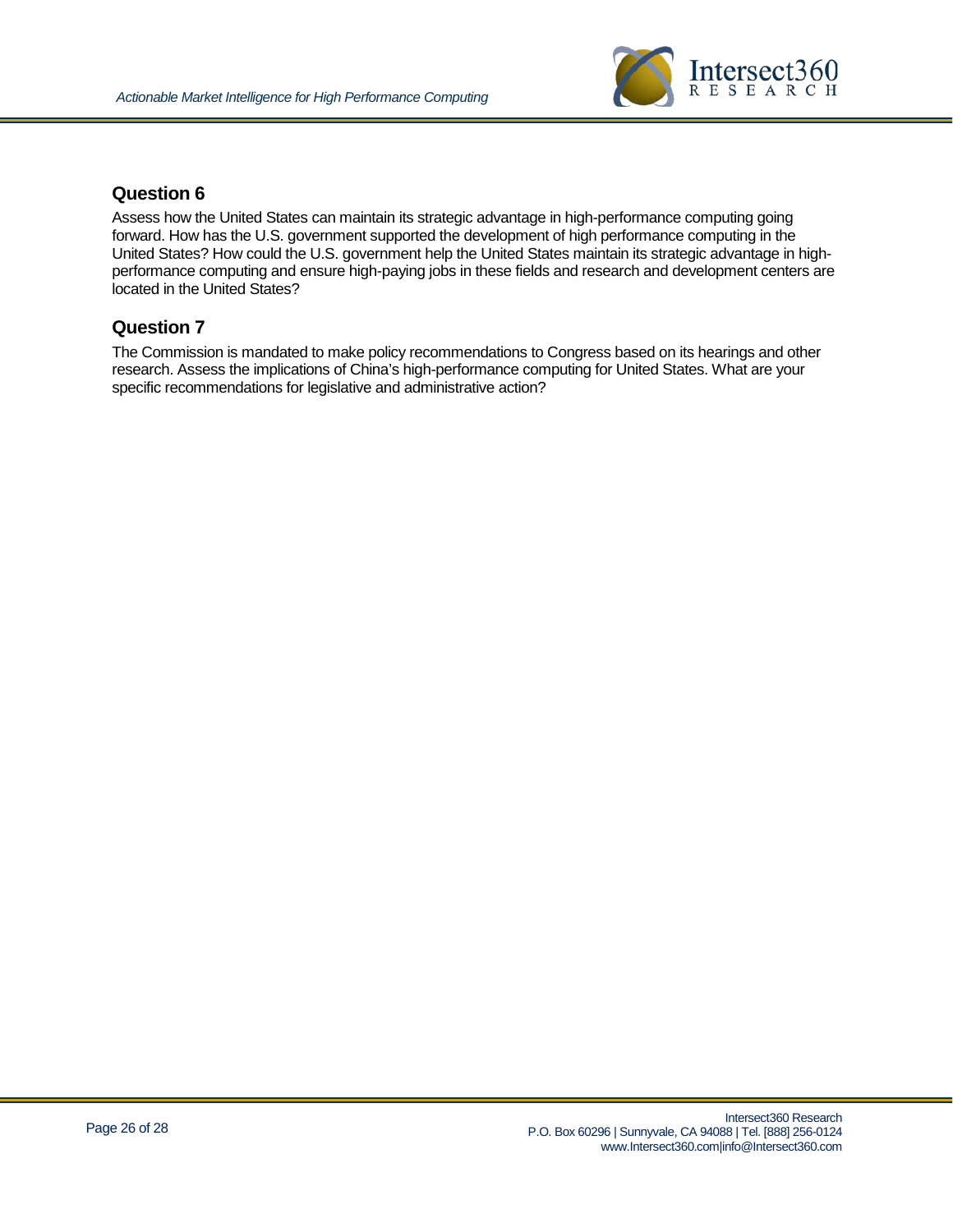

## **APPENDIX B: ABOUT INTERSECT360 RESEARCH AND ADDISON SNELL**

## **About Intersect360 Research**

Intersect360 Research was founded in January 2007 as a market intelligence, research, and consulting advisory practice focused on suppliers, users, and policy makers across the High Performance Computing ecosystem. The company operated as Tabor Research, a division of Tabor Communications, until it was purchased from the parent company by its two top executives, Addison Snell and Chris Willard, in 2009.

Intersect360 Research's deep knowledge of HPC, coupled with strong marketing and consulting expertise, results in actionable intelligence for the HPC industry—insights and advice that allow clients to make decisions that are measurably positive to their business. The company's end-user-focused research is inclusive from both a technology perspective and a usage standpoint, allowing Intersect360 Research to provide its clients with total market models that include both traditional and emerging HPC applications.

Intersect360 Research participates in the Advanced Computing Roundtable (previously the "HPC Advisory Committee") of the U.S. Council on Competitiveness, and partnered with the Council on its report, "Solve. The Exascale Effect: The Benefits of Supercomputing Investment for U.S. Industry." For "Solve," Intersect360 Research conducted both quantitative and qualitative research of HPC-using companies to produce a comprehensive report linking federal supercomputing investment to industrial innovation. The "Solve" report can be downloaded from the Council web site at www.compete.org/reports/all/2695-solve.

In addition to its market advisory subscription services, Intersect360 Research offers an array of client-specific services, including custom surveys, white papers, custom analysis, and both marketing and general business consulting. More information on Intersect360 Research is available at www.intersect360.com.

## **About Addison Snell**

Addison Snell is the CEO of Intersect360 Research and a veteran of the High Performance Computing industry. He launched the company in 2007 as Tabor Research, a division of Tabor Communications, and he brought the company independent in 2009 as Intersect360 Research together with his partner, Christopher Willard, Ph.D. Under his leadership, Intersect360 Research has become a premier source of market information, analysis, and consulting for the HPC and hyperscale industries worldwide. Mr. Snell was named one of 2010's "People to Watch" by HPCwire.

Prior to Intersect360 Research, Mr. Snell was an HPC industry analyst for IDC. He originally gained industry recognition as a marketing leader and spokesperson for SGI's supercomputing products and strategy.

Mr. Snell holds a master's degree from the Kellogg School of Management at Northwestern University and a bachelor's degree from the University of Pennsylvania.